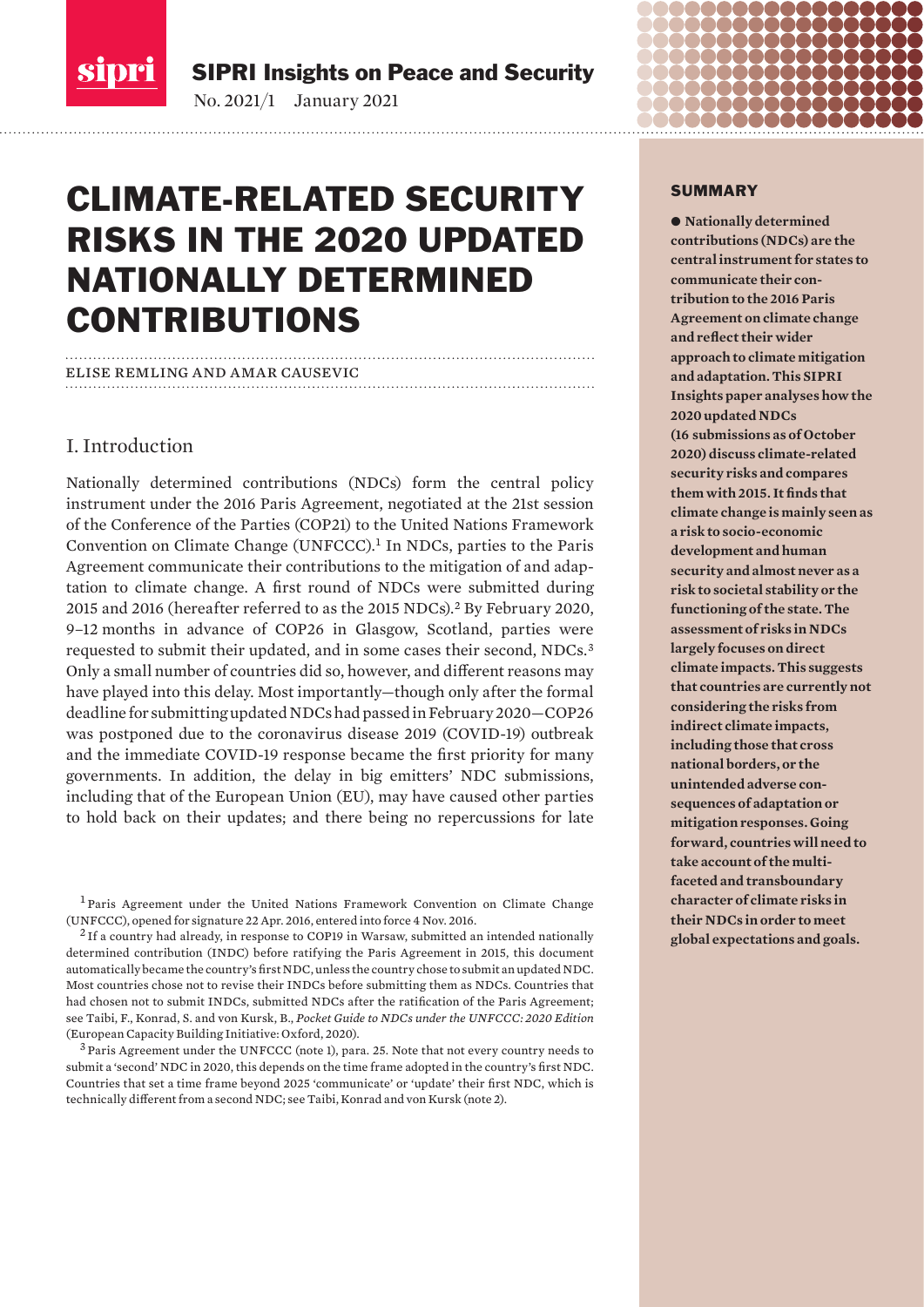<span id="page-1-0"></span>



*Note*: The boundaries used in this map do not imply any endorsement or acceptance by SIPRI.

submissions—beyond naming and shaming—may also have played a role.<sup>4</sup> Finally, once it was clear that COP26 would be postponed, some countries may have decided to await the outcome of the United States presidential election in November 2020 before submitting their NDCs.<sup>5</sup>

This SIPRI Insights on Peace and Security reviews the updated NDCs submitted to the UNFCCC (i.e. the second NDC round), as of 15 October 2020. The 16 countries that made submissions were: Andorra, Chile, Cuba, the Democratic People's Republic of Korea (DPRK, North Korea), Georgia, Jamaica, Japan, the Marshall Islands, Moldova, Mongolia, New Zealand, Norway, Rwanda, Singapore, Suriname and Viet Nam (see figure 1). The paper focuses on whether and how national governments refer to climaterelated security risks (CRSRs, see box 1) in their international climate commitments and compares this with their 2015 NDC submissions.<sup>6</sup>

While parties are not required to communicate on CRSRs in their NDCs, meaning it is not explicit in the NDC mandate, studies on the first round of submissions from 2015 found that many countries were concerned about climate change being a security threat, and that 40 of the 186 first

<sup>5</sup> Countries have been 'strongly encouraged' by the UNFCCC Secretariat to submit their updated NDCs before 31 Dec. 2020, in order to be included in the initial UNFCCC synthesis report due in Feb. 2021; see Espinosa, P., *[Notification: Publication of Nationally Determined Contribution Synthesis](https://unfccc.int/documents/232025)  [Report](https://unfccc.int/documents/232025)* (UNFCCC Secretariat: Bonn, Aug. 2020). However, 14 countries have no plans to revise their NDCs in 2020, and for 71 countries it is unclear how or whether they plan to revise their NDCs; see Taibi, Konrad and von Kursk (note 2).

<sup>6</sup>All the countries' 2015 and 2020 NDCs are available at UNFCCC Secretariat, '[Interim NDC](https://www4.unfccc.int/sites/NDCStaging/Pages/Home.aspx)  [Registry'](https://www4.unfccc.int/sites/NDCStaging/Pages/Home.aspx).

<sup>4</sup> In accordance with Article 20(3) of the Paris Agreement, both states and regional economic integration organizations that are parties to the UNFCCC are able to ratify the agreement. The EU as well as its 28 individual member states signed the agreement; see United Nations, Treaty Collection, [Status of ratification of the Paris Agreement, as of 2 Dec. 2020.](https://treaties.un.org/Pages/ViewDetails.aspx?src=TREATY&mtdsg_no=XXVII-7-d&chapter=27&clang=_en)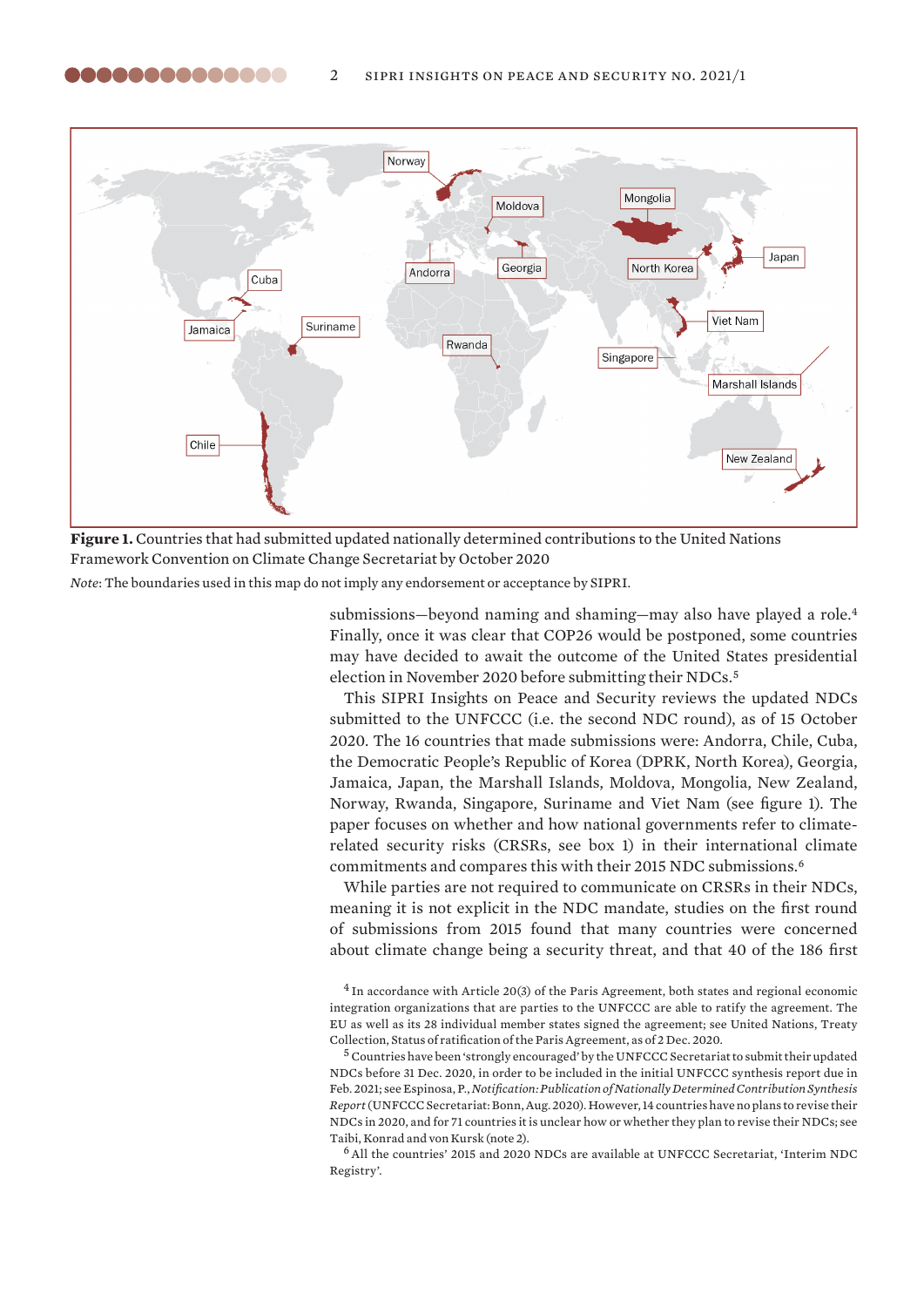NDCs even discussed direct risks to their state's peace, stability and security.<sup>7</sup> This reflects a growing interest among national governments and regional organizations in the security implications of climate change, in transboundary climate risks, and in the unanticipated and unintended negative social, political, economic and ecological effects of both mitigation and adaptation climate action.<sup>8</sup>

Against this background, it is important to understand in what way the updated NDCs are paying attention to CRSRs. This paper considers NDCs to be important sociopolitical documents that 'should be read as important statements, not only on material action, but on the discursive positioning of countries in global climate policy debates'.<sup>9</sup> The analysis conducted here is a useful indication of how countries currently understand and address CRSRs. It builds on earlier studies and contributes with new insights, by conducting a more focused analysis of how CRSRs are conceptualized in the updated NDCs.<sup>10</sup>

This SIPRI Insights on Peace and Security presents findings from original qualitative analysis of the updated 2020 NDCs, a comparison with the respective 2015 NDCs and a review of the existing literature (see box 2). The purpose of this paper is to provide an initial overview of the references to CRSRs in NDCs and it should be seen as a basis for further examination; future, in-depth analyses of incoming NDCs will be able to provide additional insights. Section II fleshes out in more detail what the role and mandate of the NDCs are. Section III presents the findings from the analysis, and the concluding discussion in section IV discusses the implications of the findings and why considering CRSRs might aid the implementation of the Paris Agreement.

### II. The role and mandate of nationally determined contributions

NDCs are the main means for parties to the Paris Agreement to communicate their plans for reducing greenhouse gas (GHG) emissions.<sup>11</sup> This means NDCs are largely about mitigation commitments that, collectively, determine whether countries will achieve the agreement's overall goal of limiting the global average temperate increase to well below 2°C.<sup>12</sup> However, the parties also established an unprecedented 'global goal on adaptation' and recognized that 'adaptation is a global challenge faced by all'.<sup>13</sup> In line

 $<sup>7</sup>$  Jernnäs, M. and Linnér, B., 'A discursive cartography of nationally determined contributions</sup> [to the Paris Climate Agreement](https://doi.org/10.1016/j.gloenvcha.2019.01.006)', *Global Environmental Change*, vol. 55 (Mar. 2019), pp. 73–83; and United Nations Development Programme (UNDP), *[A Typology and Analysis of Climate-related](https://www.undp.org/content/undp/en/home/librarypage/climate-and-disaster-resilience-/A-typology-and-analysis-of-climate-related-security-risks-in-the-first-round-Nationally-Determined-Contributions.html)  [Security Risks in the First Round Nationally Determined Contributions](https://www.undp.org/content/undp/en/home/librarypage/climate-and-disaster-resilience-/A-typology-and-analysis-of-climate-related-security-risks-in-the-first-round-Nationally-Determined-Contributions.html)* (UNDP: New York, 2020).

<sup>8</sup> Diez, T., von Lucke, F. and Wellmann, Z., *The Securitisation of Climate Change: Actors, Processes and Consequences* (Routledge: Abingdon, Oxon, 2016); and Dellmuth, L. M. et al., '[Intergovernmental organizations and climate security: Advancing the research agenda'](https://doi.org/10.1002/wcc.496), *WIREs Climate Change,* vol. 9, no. 1 (Jan. 2018).

<sup>&</sup>lt;sup>9</sup> Mills-Novoa, M. and Liverman, D. M., 'Nationally determined contributions: Material climate [commitments and discursive positioning in the NDCs](https://doi.org/10.1002/wcc.589)', WIREs Climate Change, vol. 10, no. 5 (May 2019), p. 11.

<sup>10</sup> Jernnäs and Linnér (note 7); and UNDP (note 7).

<sup>11</sup> Paris Agreement under the UNFCCC (note 1), Article 4.

<sup>12</sup> Paris Agreement under the UNFCCC (note 1), Article 2.1.a.

<sup>13</sup> Paris Agreement under the UNFCCC (note 1), Article 7.2.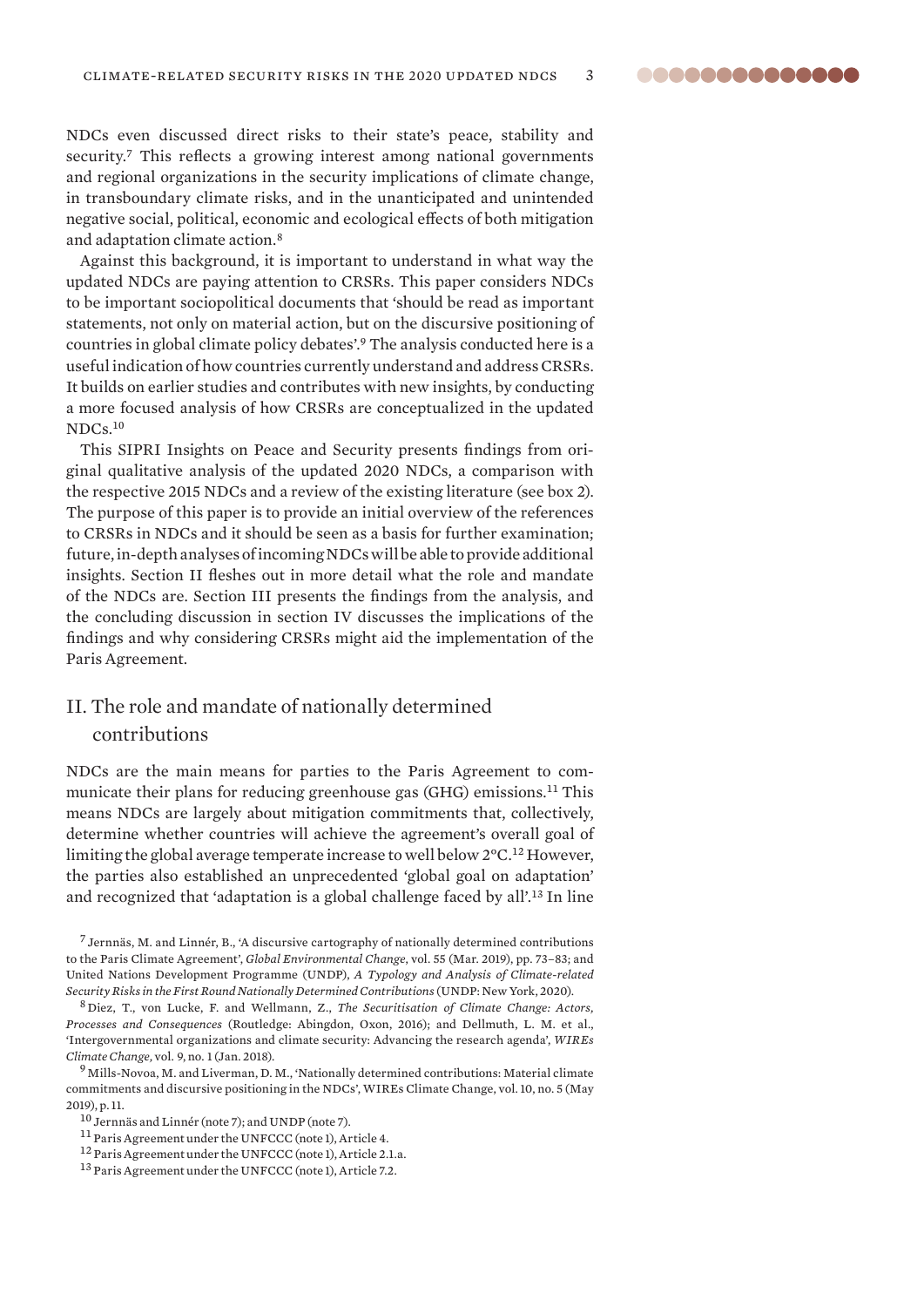### **Box 1.** Key concepts and definitions

### *Climate-related security risks*

<span id="page-3-0"></span>,,,,,,,,,,,,,,

Climate-related security risks (CRSRs) are risks emerging from accelerating climate change to people's wellbeing and livelihoods that may have implications for societal, economic and political stability at local, national, regional and international levels.*<sup>a</sup>* The concern is not only about vulnerability, human security or the immediate threat of violence or conflict, but more generally about the link between climate impacts, human security *and* deteriorating societal stability. Importantly, CRSRs can emerge from three sources, and delineating between the sources introduces more precision into the analysis of CRSRs and assists in determining pathways to better responses. CRSRs can emerge:

1. Through *direct* climate impacts from sudden or slow onset climate change (e.g. changes in rainfall in place A affect people in place A, with potential spin offs for societal, economic and political stability).

2. Through *indirect* climate impacts, in places far removed from the direct climate impacts, even beyond a country's borders, and in interaction with other sociopolitical processes (e.g. changes in rainfall in place A have repercussions for food prices in place B, with potential knock-on effects on societal, economic and political stability).*<sup>b</sup>*

3. As a result of *unintended, adverse* consequences of mitigation and adaptation responses to climate change, as a form of 'maladaptation'.*c* These can be local-level side effects of climate action or cross national borders.*<sup>d</sup>*

#### *Nationally determined contributions*

Nationally determined contributions (NDCs) are the central communication instrument for national objectives under the 2016 Paris Agreement within the United Nations Framework Convention on Climate Change (UNFCCC). Through NDCs, countries that are party to the agreement outline what concrete measures they will undertake to address climate change. The purpose is to communicate how the country intends to contribute to the global climate effort through national objectives and efforts.*<sup>e</sup>* However, as the wording 'nationally determined' implies, the Paris Agreement stresses the sovereignty of each party and any commitments are non-binding under international law, flexible and voluntary. This is in contrast to its predecessor, the Kyoto Protocol.*<sup>f</sup>* As of October 2020, 189 parties have ratified the Paris Agreement and 186 have submitted their first NDCs.*g* From 2020 onwards, parties are expected to submit updated and enhanced NDCs every five years.

*<sup>a</sup>* Malin Mobjörk et al., [Climate-related Security Risks: Towards an Integrated Approach](https://www.sipri.org/publications/2016/climate-related-security-risks) (SIPRI and Stockholm University: Stockholm, Oct. 2016).

*<sup>b</sup>* Oppenheimer, M. et al., 'Emergent risks and key vulnerabilities', ed. C. B. Field et al., *Climate Change 2014: Impacts, Adaptation and Vulnerability. Part A: Global and Sectoral Aspects* (Cambridge University Press: Cambridge, 2014), pp. 1039–99; and Benzie, M. et al., '[Meeting the global challenge of adaptation by addressing transboundary climate risk](https://www.sei.org/publications/transboundary-climate-risk/)', Stockholm Environment Institute (SEI) brief, 18 Apr. 2018.

*<sup>c</sup>* Barnett, J., and O'Neill, S., ['Maladaptation](https://doi.org/10.1016/j.gloenvcha.2009.11.004)', *Global Environmental Change*, vol. 20, no. 2 (May 2010); Juhola S. et al., '[Redefining](https://doi.org/10.1016/j.envsci.2015.09.014) [maladaptation'](https://doi.org/10.1016/j.envsci.2015.09.014), *Environmental Science & Policy*, vol. 55 (Jan. 2016); and Magnan, A. K. et al., ['Addressing the risk of maladaptation](https://onlinelibrary.wiley.com/doi/abs/10.1002/wcc.409) [to climate change'](https://onlinelibrary.wiley.com/doi/abs/10.1002/wcc.409), *WIREs Climate Change*, vol. 7, no. 5 (Sep. 2016).

*<sup>d</sup>* Mirumachi, N., Sawas, A., and Workman, M., '[Unveiling the security concerns of low carbon development: Climate security](https://doi.org/10.1080/17565529.2019.1604310) [analysis of the undesirable and unintended effects of mitigation and adaptation'](https://doi.org/10.1080/17565529.2019.1604310), *Climate and Development*, vol. 12, no. 2 (Feb. 2020), pp. 97–109; and Atteridge, A. and Remling, E., ['Is adaptation reducing vulnerability or redistributing it?](https://doi.org/10.1002/wcc.500)', *WIREs Climate Change*, vol. 9, no. 1 (Jan. 2018), e500.

*<sup>e</sup>* [Paris Agreement under the United Nations Framework Convention on Climate Change \(UNFCCC\), opened for signature](https://unfccc.int/files/essential_background/convention/application/pdf/english_paris_agreement.pdf) 22 [Apr. 2016, entered into force 4 Nov. 2016.](https://unfccc.int/files/essential_background/convention/application/pdf/english_paris_agreement.pdf) Note that both states and regional economic integration organizations can be parties to the agreement.

*<sup>f</sup>* Jernnäs, M. and Linnér, B., ['A discursive cartography of nationally determined contributions to the Paris Climate Agree](https://doi.org/10.1016/j.gloenvcha.2019.01.006)[ment](https://doi.org/10.1016/j.gloenvcha.2019.01.006)', *Global Environmental Change*, vol. 55 (Mar. 2019), pp. 73–83.

*<sup>g</sup>* United Nations Framework Convention on Climate Change Secretariat, [Interim NDC Registry.](https://www4.unfccc.int/sites/NDCStaging/Pages/LatestSubmissions.aspx)

with this, they agreed that beyond mitigation commitments, NDCs may include information on adaptation activities, needs for finance, technology development and transfer, capacity building, and transparency.<sup>14</sup>

In addition, most developing countries (and some others) made their 2015 NDCs partly conditional on the provision of international support

<sup>14</sup> Paris Agreement under the UNFCCC (note 1), Articles 3, 7, 9, 10, 11, 13.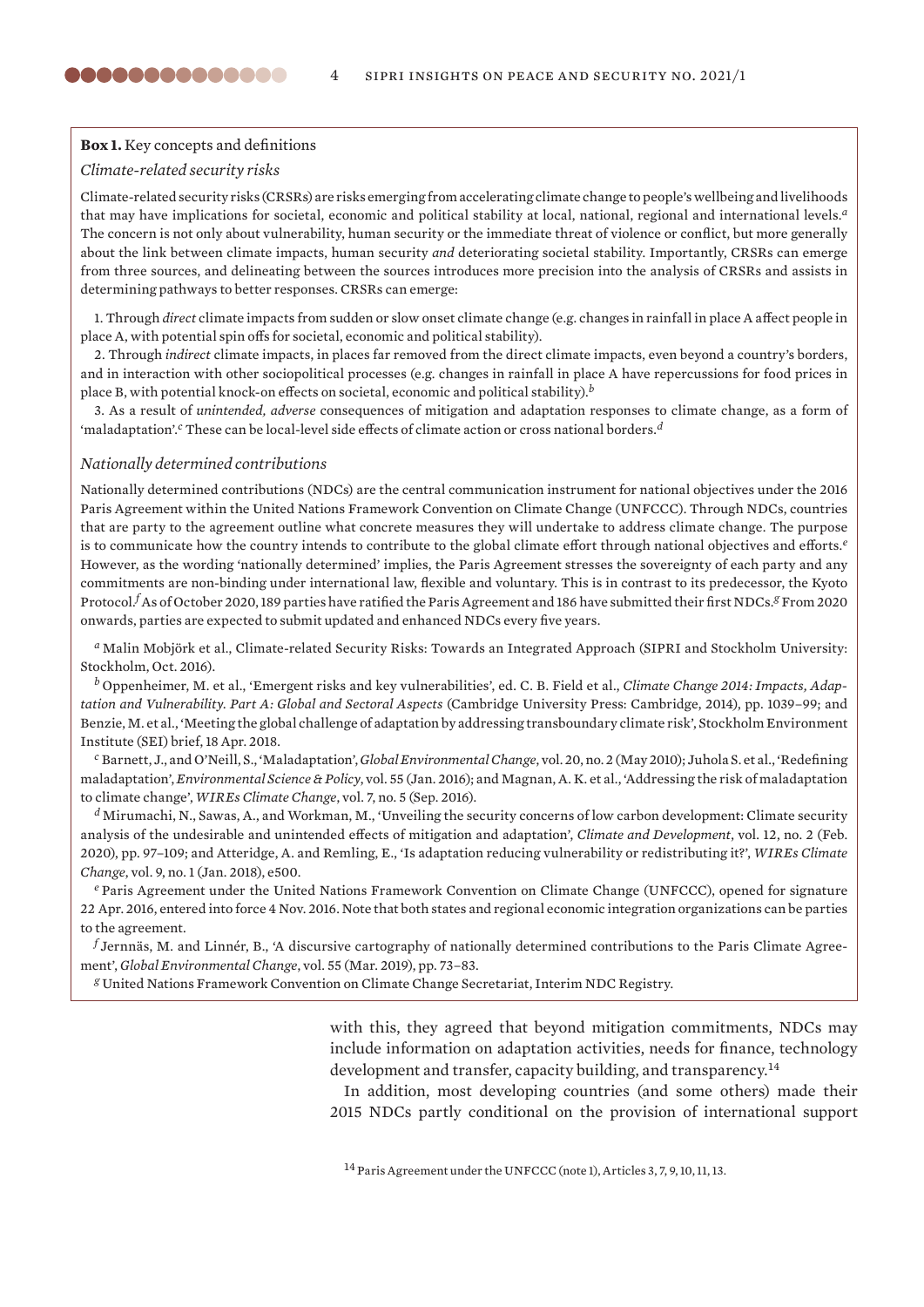### 8888888888888

#### <span id="page-4-0"></span>**Box 2.** Methodology

Parties to the 2016 Paris Agreement on climate change submit nationally determined contributions (NDCs) to the United Nations Framework Convention on Climate Change (UNFCCC) Secretariat, which are made public in the Interim NDC Registry.*a* For this analysis, the authors downloaded empirical material from the NDC Registry, which consisted of 16 updated or second NDCs from 2020 and the first round of NDCs from 2015. Submissions included NDCs from Andorra, Chile, Cuba, the Democratic People's Republic of Korea (DPRK, North Korea), Georgia, Jamaica, Japan, the Marshall Islands, Mongolia, Moldova, New Zealand, Norway, Rwanda, Singapore, Suriname and Viet Nam.

PDFs of the NDCs were uploaded for analysis to the qualitative data analysis software MAXQDA. To avoid imposing too narrow or specific an interpretation of climate-related security risks (CRSRs) onto the NDCs (and because different policy communities use different concepts to frame the security risks posed by climate change), the documents were approached inductively with a deliberately broad understanding of CRSRs (see box 1). They were read and coded based on the general question 'What CRSRs are brought up?' While MAXQDA was used to structure and organize the analysis, the identification of codes was based on a careful reading of each NDC. Rather than limiting the search to key words (e.g. security, conflict, threat, war), this close reading aimed at identifying and unpacking different understandings of security risks referred to in the NDCs in their specific context.

In order to ensure the validity of the analysis, the 16 NDCs were first read and coded by Amar Causevic and then reviewed by Elise Remling. Where interpretations differed, the authors discussed and resolved the issue to make sure that the coding was consistent. Initial findings were discussed with a wider reference group in the Stockholm Climate Security Hub. The information gathered through the coding process was then transferred and compiled in a Microsoft Excel database. The database was used to identify each party's perspective on CRSRs, compare with other parties, and compare the same party's 2020 and 2015 NDCs.

*<sup>a</sup>* United Nations Framework Convention on Climate Change Secretariat, '[Interim NDC Registry](https://www4.unfccc.int/sites/NDCStaging/Pages/LatestSubmissions.aspx)'.

(e.g. capacity building, mitigation and adaptation finance, and technology transfers).<sup>15</sup> These so-called conditional NDCs can be interpreted both as an outline of further needs that cannot be addressed with the countries' own resources and capabilities, and as sending a political message to industrialized countries and economies in transition (categorized as Annex I parties by the UNFCCC).<sup>16</sup>

In the first round of NDCs, a majority of countries chose to include adaptation components—including most African states—with developing countries generally giving adaptation more prominence.<sup>17</sup> The EU and other Annex I parties such as Japan and New Zealand chose not to include any reference to adaptation in their NDCs.<sup>18</sup> While the extent to which countries include adaptation varies greatly, in general, 'all NDCs with an adaptation component include information on key impacts and vulnerabilities'.19 Therefore, although NDCs do not have a clear mandate to address CRSRs, such risks can be expected to play into this part of the NDCs, where countries

<sup>15</sup> Pauw et al., '[Conditional nationally determined contributions in the Paris Agreement:](https://doi.org/10.1080/14693062.2019.1635874)  [Foothold for equity or achilles heel?'](https://doi.org/10.1080/14693062.2019.1635874), *Climate Policy*, vol. 20, no. 4 (Apr. 2020), pp. 468–84; and Taibi, Konrad and von Kursk (note 2).

<sup>16</sup>The UNFCCC divides its parties into three groups. The term 'Annex I parties' refers to 43 parties that are listed in Annex I of the convention. These include the industrialized countries that were members of the Organisation for Economic Co-operation and Development (OECD) in 1992, and countries with economies in transition. UNFCCC Secretariat, ['Aggregate effect of the](http://unfccc.int/resource/docs/2016/cop22/eng/02.pdf)  [intended nationally determined contributions: An update'](http://unfccc.int/resource/docs/2016/cop22/eng/02.pdf), Synthesis report by the secretariat, FCCC/CP/2016/2, 2 May 2016; Pauw et al. (note 15); and Chamling Rai, S. and Acharya, S., *[Anchoring](https://wwf.panda.org/?955216/Loss-damage-NDCs)  [Loss & Damage in Enhanced NDCs](https://wwf.panda.org/?955216/Loss-damage-NDCs)* (World Wide Fund For Nature: Gland, 2020).

<sup>17</sup>Taibi, Konrad and von Kursk (note 2); and African Development Bank, *[Analysis of the](https://www.afdb.org/fileadmin/uploads/afdb/Documents/Generic-Documents/Analysis_of_Adaptation_Components_in_African_NDCs_2019.pdf) [Adaptation Components of Africa's Nationally Determined Contributions \(NDCs\)](https://www.afdb.org/fileadmin/uploads/afdb/Documents/Generic-Documents/Analysis_of_Adaptation_Components_in_African_NDCs_2019.pdf)* (African Development Bank: Abidjan, 2019).

18 Taibi, Konrad and von Kursk (note 2).

<sup>19</sup> Taibi, Konrad and von Kursk (note 2).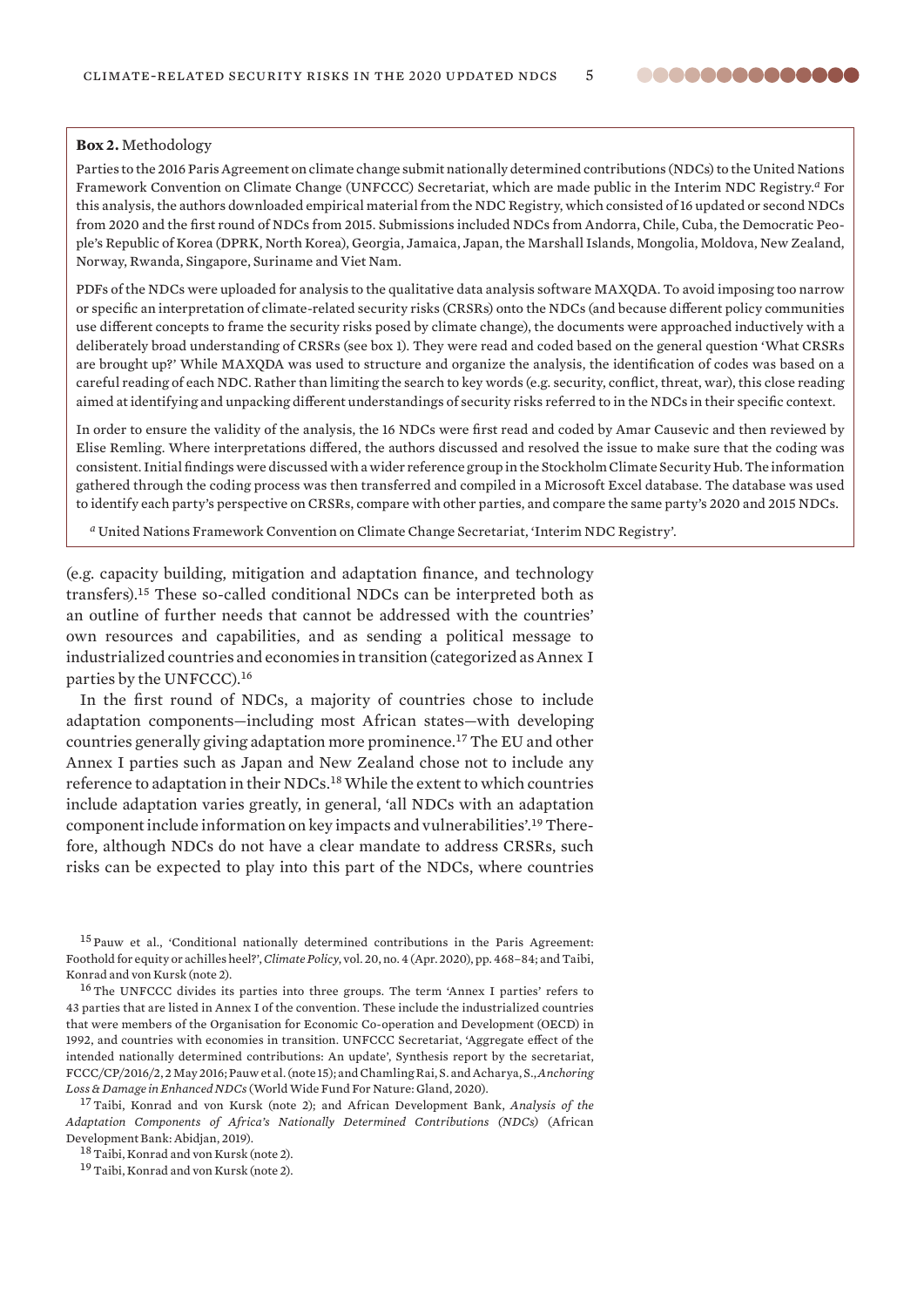assess their own vulnerability, the risks to their country's socio-economic development and related adaptation needs.

It is important to acknowledge, of course, that NDCs are not the only documents that countries prepare in order to communicate or report their national circumstances, positions and actions to the UNFCCC, or that are relevant when considering CRSRs. Such risks may be addressed in other documents within the UNFCCC agenda, such as national adaptation plans (NAPs) established under the Cancun Adaptation Framework, or national communications, adaptation communications, technology needs assessments and biennial transparency reports in accordance with the Paris Agreement.

Nevertheless, when analysing different narratives in the first round of NDCs concerning how parties portray climate change as a political problem,

*Although NDCs do not have a clear mandate to address CRSRs, many discuss risks to their country's socioeconomic development*

a study by Jernnäs and Linnér found that 'climate change as an urgent security threat' was the fourth most prominent theme (of eight) across NDCs.<sup>20</sup> The study found that 85 out of the 164 NDCs that it covered raised concerns over climate change contributing to national and human insecurity. The countries highlighting these concerns were mainly from South America, Central America and the Caribbean, Africa, the Middle East,

Central Asia and the Small Island Developing States (SIDS), especially in the Pacific Ocean.<sup>21</sup>

A recent study by the UN Development Programme (UNDP) reviewed all 186 NDCs in the first round for direct references to conflict, peace, security, stability and war, and found that many NDCs addressed these issues.<sup>22</sup> The 40 parties that did so included low- and middle-income countries, SIDS and countries affected by conflict and fragility. The study concluded that, in NDCs, 'climate change is recognized by many countries as a matter of national security, but also as a factor that exacerbates the drivers of different types of conflict and security risks'.<sup>23</sup>

Complementing these earlier studies, this SIPRI Insights paper looks in more qualitative detail at how security concerns are articulated, and which particular ones are in focus. While the number of updated NDCs available at the time of writing was relatively small (16 NDCs) and there is a need for further systematic analysis of the growing sample of updated NDCs in the future, the paper demonstrates that there is value in this exploratory study given the growing interest in CRSRs in both academic and policy debates. Exploring how CRSRs are addressed in these initial updated NDCs and unpacking different understandings of security risks can highlight gaps and pose important new questions about how to address such risks more effectively.

<sup>20</sup> Jernnäs and Linnér (note 7).

<sup>21</sup> Small Island Developing States (SIDS) are a distinct group of developing countries made up of small island countries facing similar social, economic and environmental development challenges; see United Nations Office of the High Representative for the Least Developed Countries, Landlocked Developing Countries and Small Island Developing States, ['About Small Island Developing States](https://www.un.org/ohrlls/content/about-small-island-developing-states)', Dec. 2020.

 $22$  UNDP (note 7).

<sup>23</sup> UNDP (note 7), p. 5.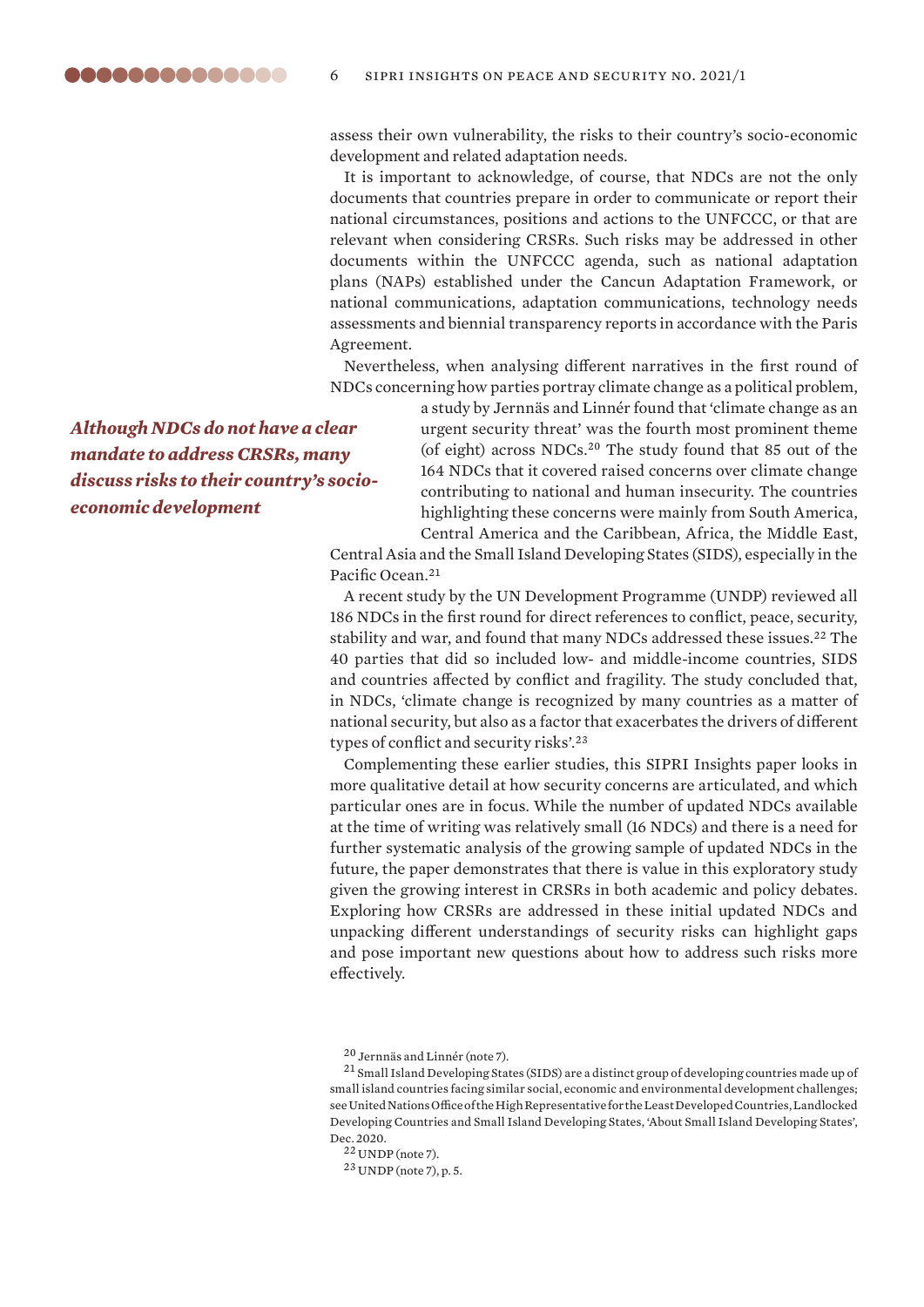aaaaaaaaaaaaa

### III. Climate-related security risks in the updated nationally determined contributions

### **Overview**

Owing to a lack of clear guidance from the UNFCCC on what NDCs need to contain and the bottom-up, country-driven nature of the NDC drafting process, countries have considerable leeway when developing their respective submissions.<sup>24</sup> As a result, the form, scope and content vary considerably across the NDCs reviewed for this study. For example, Japan's and New Zealand's 2020 NDCs are brief statements, merely two pages long and discuss only mitigation commitments, whereas other parties include long discussions of their minimal historic responsibility for climate change, vulnerability and adaptation needs (see annex A).<sup>25</sup> Rwanda, for instance, goes into great detail—in over 100 pages—discussing adaptation efforts, funding requirements, capacity building and technological transfer needs in order to fulfil the promises outlined in the NDC.<sup>26</sup> In contrast, North Korea submitted an NDC update just over one page in length, in which it re-emphasizes its general willingness to tackle climate change.<sup>27</sup> These stark differences are reflective of the fact that, as noted in earlier research, NDCs are sociopolitical documents that reveal the national circumstances, underlying values and political positions of parties regarding climate change responses.<sup>28</sup>

### **Assessing CRSRs in the 2020 NDCs**

Of the 16 countries that had submitted their updated NDCs to the UNFCCC Secretariat by October 2020, many discuss climate change as a risk to socio-economic development and some refer to CRSRs, but with substantial differences between countries. Only three—Andorra, Japan and New Zealand—do not discuss any such risks, and Norway only does so briefly in the context of its high dependence on food imports.<sup>29</sup> Japan, New Zealand and Norway also chose not to include a distinct adaptation component in their NDCs, as did North Korea (see table 1).<sup>30</sup>

In the updated NDCs, climate change is largely seen as a risk to the wellbeing of individuals and populations (e.g. through human health, disasters and emergency situations), to socio-economic development and, in some

<sup>24</sup> Pauw, W. P. and Klein, R. J. T., ['Beyond ambition: Increasing the transparency, coherence and](https://doi.org/10.1080/14693062.2020.1722607)  [implementability of nationally determined contributions](https://doi.org/10.1080/14693062.2020.1722607)', *Climate Policy*, vol. 20, no. 4 (Apr. 2020).

<sup>25</sup> Government of Japan, ['Submission of Japan's nationally determined contribution \(NDC\)'](https://www4.unfccc.int/sites/NDCStaging/Pages/Party.aspx?party=JPN), Mar. 2020; and Government of New Zealand, '[Submission under the Paris Agreement Communication](https://www4.unfccc.int/sites/NDCStaging/Pages/Party.aspx?party=NZL)  [and update of New Zealand's](https://www4.unfccc.int/sites/NDCStaging/Pages/Party.aspx?party=NZL) nationally determined contribution', Apr. 2020.

<sup>26</sup> Government of Rwanda, '[Updated](https://www4.unfccc.int/sites/NDCStaging/Pages/Party.aspx?party=RWA) nationally determined contribution', May 2020.

<sup>27</sup> Government of the Democratic People's Republic of Korea, '[Updated nationally determined](https://www4.unfccc.int/sites/NDCStaging/Pages/Party.aspx?party=PRK&prototype=1)  [contribution of the DPRK](https://www4.unfccc.int/sites/NDCStaging/Pages/Party.aspx?party=PRK&prototype=1)', Sep. 2019.

<sup>28</sup> Mills-Novoa and Liverman (note 9).

<sup>29</sup> Government of Andorra, 'Contribución Determinada A Nivel Nacional De Andorra' [Nationally [determined contributions of Andorra\]](https://www4.unfccc.int/sites/NDCStaging/Pages/Party.aspx?party=AND), May 2020; Government of Japan (note 25); Government of New Zealand (note 25); and Government of Norway, '[Update of Norway's nationally determined](https://www4.unfccc.int/sites/NDCStaging/Pages/Party.aspx?party=NOR)  [contribution'](https://www4.unfccc.int/sites/NDCStaging/Pages/Party.aspx?party=NOR), Feb. 2020.

<sup>30</sup> Government of the Democratic People's Republic of Korea (note 27); Government of Japan (note 25); Government of New Zealand (note 25); and Government of Norway (note 29).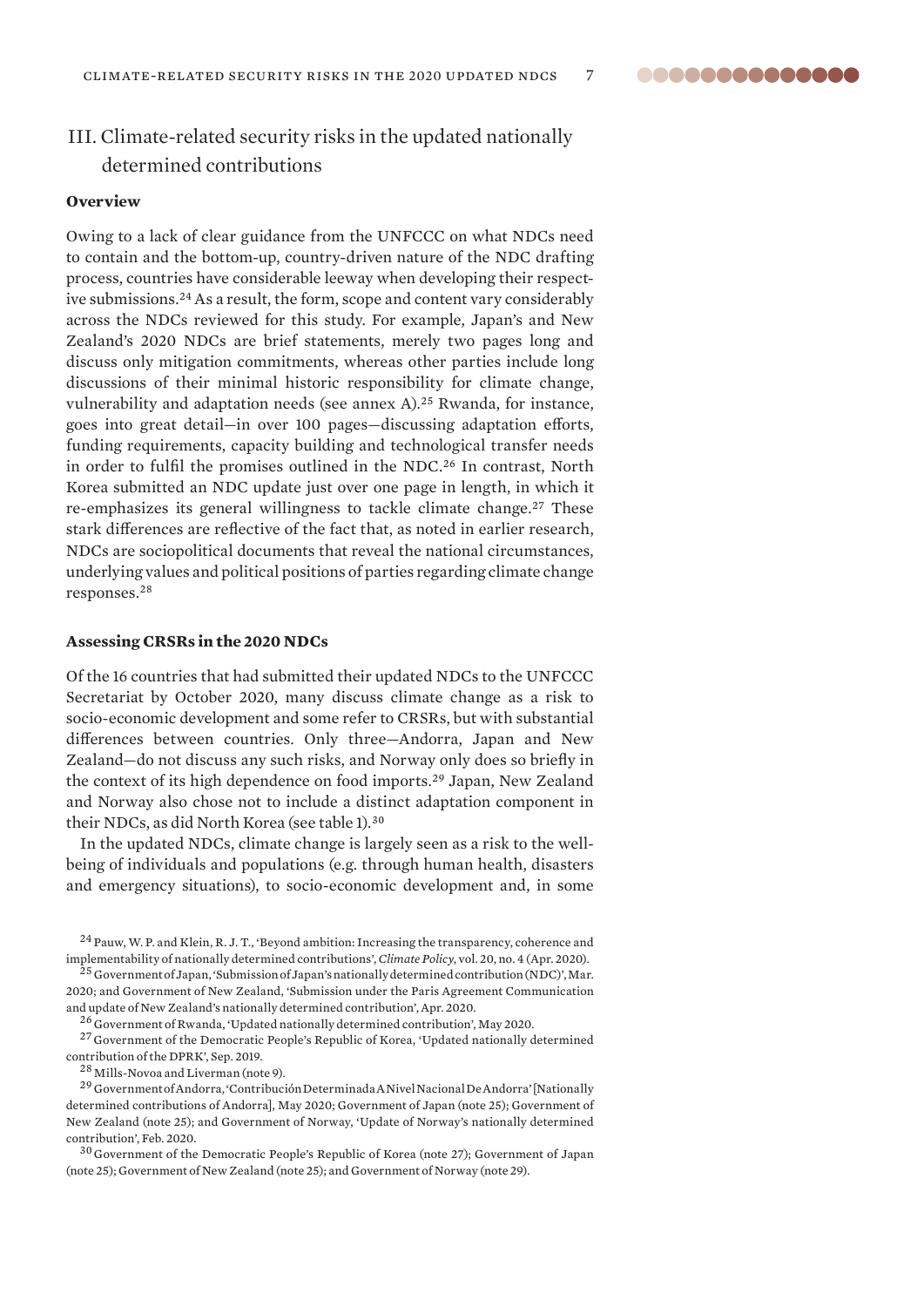| <b>2020 NDC</b>  |                    |                                                                 | Source of CRSRs                                  |                                                                               |                                       |  |
|------------------|--------------------|-----------------------------------------------------------------|--------------------------------------------------|-------------------------------------------------------------------------------|---------------------------------------|--|
|                  | Adaptation         | Climate change<br>as a risk to<br>socio-economic<br>development | Risks emerging<br>from direct climate<br>impacts | Risks emerging<br>from indirect<br>climate impacts/<br>transboundary<br>risks | Risks emerging<br>from climate action |  |
| Andorra          |                    | $\circ$                                                         |                                                  | $\circ$                                                                       | $\circ$                               |  |
| Chile            |                    |                                                                 |                                                  |                                                                               | $\Omega$                              |  |
| Cuba             |                    |                                                                 |                                                  | $\bigcirc$                                                                    | $\bigcirc$                            |  |
| Georgia          |                    |                                                                 |                                                  |                                                                               | $\circ$                               |  |
| Jamaica          |                    |                                                                 |                                                  | $\bigcirc$                                                                    | $\circ$                               |  |
| Japan            | $\bigcirc$         | $\bigcirc$                                                      | O                                                | $\bigcirc$                                                                    | $\circ$                               |  |
| Korea, North     | $\blacksquare$ $a$ | O <sub>b</sub>                                                  |                                                  | $\bigcirc$                                                                    | $\bigcirc$                            |  |
| Marshall Islands |                    |                                                                 |                                                  |                                                                               | $\bigcirc$                            |  |
| Moldova          |                    |                                                                 |                                                  | $\bigcirc$                                                                    | $\bigcirc$                            |  |
| Mongolia         |                    | $\circ$                                                         |                                                  | $\circ$                                                                       | $\circ$                               |  |
| New Zealand      | $\Omega$           | $\circ$                                                         | $\bigcirc$                                       | $\bigcirc$                                                                    | $\circ$                               |  |
| Norway           | O <sup>c</sup>     | $\bigcirc$                                                      | $\bigcirc$                                       |                                                                               | $\circ$                               |  |
| Rwanda           |                    |                                                                 |                                                  | $\bigcirc$                                                                    | $\bigcirc$                            |  |
| Singapore        |                    | $\bigcirc$                                                      |                                                  |                                                                               | $\circ$                               |  |
| Suriname         |                    |                                                                 |                                                  | $\bigcirc$                                                                    | $\bigcirc$                            |  |
| Viet Nam         |                    |                                                                 |                                                  | $\circ$                                                                       | $\circ$                               |  |

**Table 1.** Selected references to CRSRs in the updated 2020 NDCs

 $CRSR =$  Climate-related security risk; NDC = Nationally determined contribution;  $\bullet$  = referred to;  $\circ$  = not referred to

*<sup>a</sup>* In its 1.5-page long NDC, North Korea mentions disaster risk reduction and material damages caused by climate change, but does not mention adaptation as such.

*<sup>b</sup>* North Korea's NDC briefly states that climate change is a 'global issue' and that it 'directly relates to the future of humankind', but does not make an explicit link to it posing a risk to socio-economic development or human wellbeing.

*<sup>c</sup>* Norway's NDC does not include a designated adaptation component, it only mentions adaptation once in the context of food security.

*Source*: Authors' own analysis of NDCs from the United Nations Framework Convention on Climate Change Secretariat, [Interim](https://www4.unfccc.int/sites/NDCStaging/Pages/Home.aspx)  [NDC Registry](https://www4.unfccc.int/sites/NDCStaging/Pages/Home.aspx).

> cases, to infrastructure. For example, Jamaica's NDC states that 'as a small island developing state, Jamaica is acutely aware of how the physical risks of climate change threaten its development and the wellbeing and economic security of its citizens'.<sup>31</sup> While there are many references to climate risks to socio-economic development and the wellbeing of people, the concern as stated in the NDCs is not with security risks (understood here as risks to societal, economic or political stability). For example, climate change is not framed as a risk to peace, stability or—with a few exceptions—the functioning and operation of states. Therefore, the analysis suggests that countries

<sup>31</sup> Government of Jamaica, '[Update of nationally determined contribution of Jamaica to the](https://www4.unfccc.int/sites/NDCStaging/Pages/Party.aspx?party=JAM)  [United Nations Framework Convention on Climate Change](https://www4.unfccc.int/sites/NDCStaging/Pages/Party.aspx?party=JAM)', June 2020, p. 2.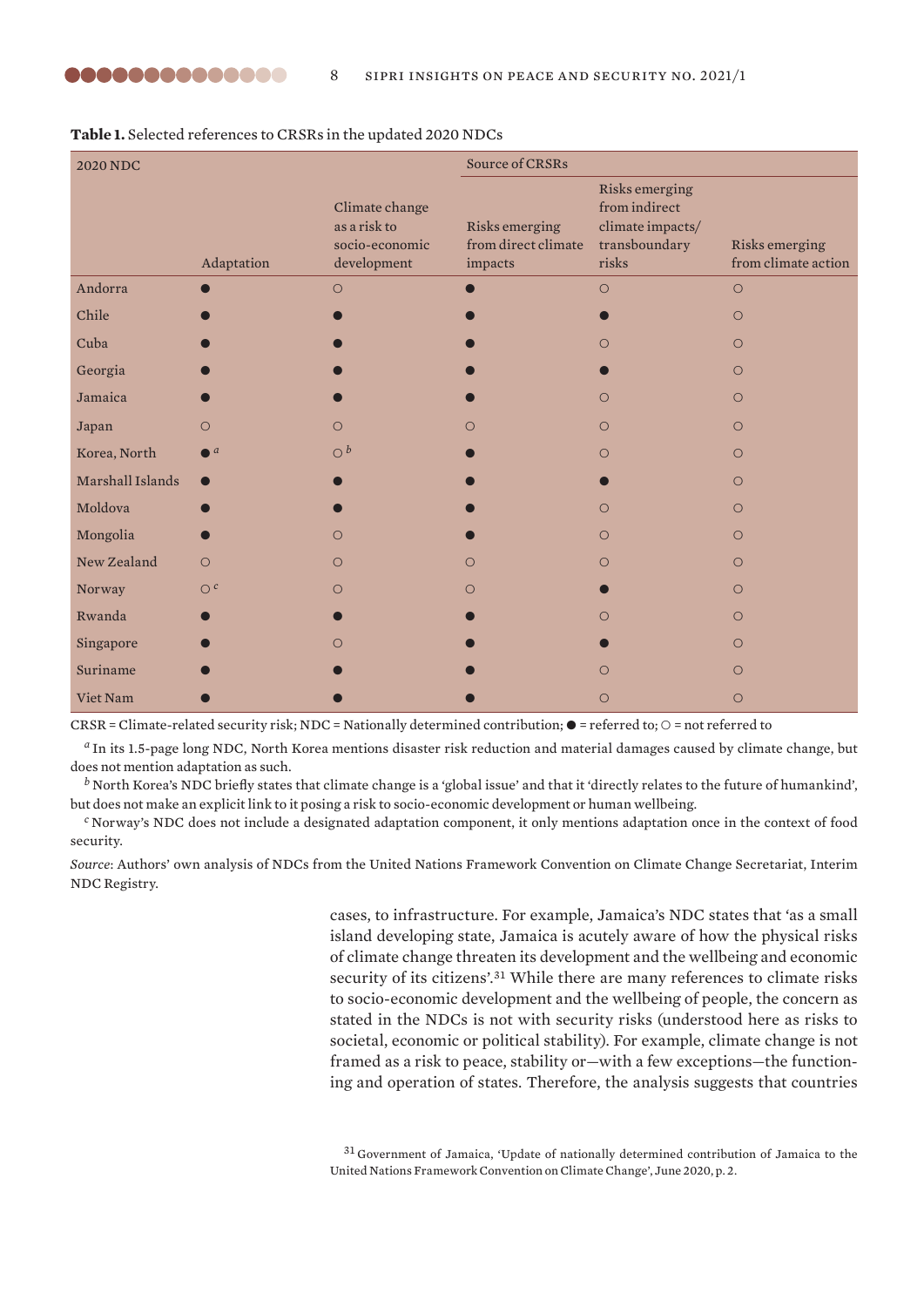are either not overly concerned about security risks or they do not consider NDCs the right policy instrument to discuss them.

In general, direct references to 'security' are made in connection to food, water, or energy (supply) security. None of the 16 NDCs makes reference to

potential conflict, violence, direct threats to peace and stability, or repercussions for regional or international security. For example, 'conflict' only ever comes up in reference to conflicting norms or conflicting policy signals and never in the political or physical sense of the word. 'Peace' is only mentioned once, in the Marshall Islands' NDC, when reflecting on the country's troubled history.<sup>32</sup> References to 'fragility' appear in two updated NDCs—Georgia and Suriname—and

*In the updated NDCs, climate change is not framed as a risk to peace, stability or—with the exception of the Marshall Islands—the functioning and operation of states*

both times in the context of fragile ecosystems and mountain regions, not in relation to the functioning or stability of the state.<sup>33</sup> National defence and security actors are mentioned in passing in two NDCs: Viet Nam and Moldova.<sup>34</sup>

Contrary to earlier studies, and with the exception of the Marshall Islands, the updated 2020 NDCs clearly do not consider climate change as a threat to the social, economic or political stability of the state.<sup>35</sup> One other exception—but slightly different, because here instability is framed as a hindrance to climate action, not a result of climate impacts—is Moldova's NDC. It refers to 'political instability' as one of several barriers to effective sectoral adaptation, and extreme weather events as a source of 'increased risks of social conflicts, accentuating gender and other social inequalities' and 'conflicts between water users', but without specifying what these conflicts might look like.<sup>36</sup> Almost no NDC mentions increased competition over resources as a result of climate change, with the exception of Chile that mentions increased competition for land for food production.<sup>37</sup>

Rather than reflecting on all nuances of climate risk contained in the NDCs, this analysis considers four broad themes: (*a*) risks to food, water and energy; (*b*) risks to individuals and vulnerable populations; (*c*) risks to territories and culture; and (*d*) geopolitical aspects of climate risks. These serve to illustrate the shared themes identified in the qualitative coding process (see box 2) across the 16 NDCs.

<sup>32</sup> Government of the Marshall Islands, '[The Republic of the Marshall Islands](https://www4.unfccc.int/sites/NDCStaging/Pages/Party.aspx?party=MHL) nationally determined contribution', Nov. 2018.

<sup>33</sup> Government of Georgia, ['Georgia's intended nationally determined contribution submission](https://www4.unfccc.int/sites/NDCStaging/Pages/Party.aspx?party=GEO)  [to the UNFCCC](https://www4.unfccc.int/sites/NDCStaging/Pages/Party.aspx?party=GEO)', May 2017; and Government of Suriname, '[Intended nationally determined](https://www4.unfccc.int/sites/NDCStaging/Pages/Party.aspx?party=SUR)  [contribution Under UNFCCC](https://www4.unfccc.int/sites/NDCStaging/Pages/Party.aspx?party=SUR)', Feb. 2019.

<sup>34</sup> Government of Viet Nam, ['Updated nationally determined contribution \(NDC\)](https://www4.unfccc.int/sites/NDCStaging/Pages/Party.aspx?party=VNM)', July 2020; and Government of Moldova, '[Updated nationally determined contribution of the Republic of](https://www4.unfccc.int/sites/NDCStaging/Pages/Party.aspx?party=MDA)  [Moldova](https://www4.unfccc.int/sites/NDCStaging/Pages/Party.aspx?party=MDA)', Mar. 2020.

<sup>&</sup>lt;sup>35</sup> For most countries, the assessment of NDCs that discuss CRSRs in this report overlaps with Jernnäs and Linnér's findings. The only exceptions are Rwanda and Singapore, where Jernnäs and Linnér did not find any concerns regarding climate acting as a security risk, and Suriname, which was not part of their sample, see Jernnäs and Linnér (note 7). Of the 40 NDCs discussed in UNDP's study, which focused only on NDCs that mentioned terms such as conflict, peace, security, stability and war, only the Marshall Islands and Viet Nam overlap with this report's sample of submitted 2020 NDCs, see UNDP (note 7).

<sup>36</sup> Government of Moldova (note 34), pp. 66, 24.

<sup>37</sup> Government of Chile, ['Chiles' n](https://www4.unfccc.int/sites/NDCStaging/Pages/Party.aspx?party=CHL)ationally determined contribution', Apr. 2020.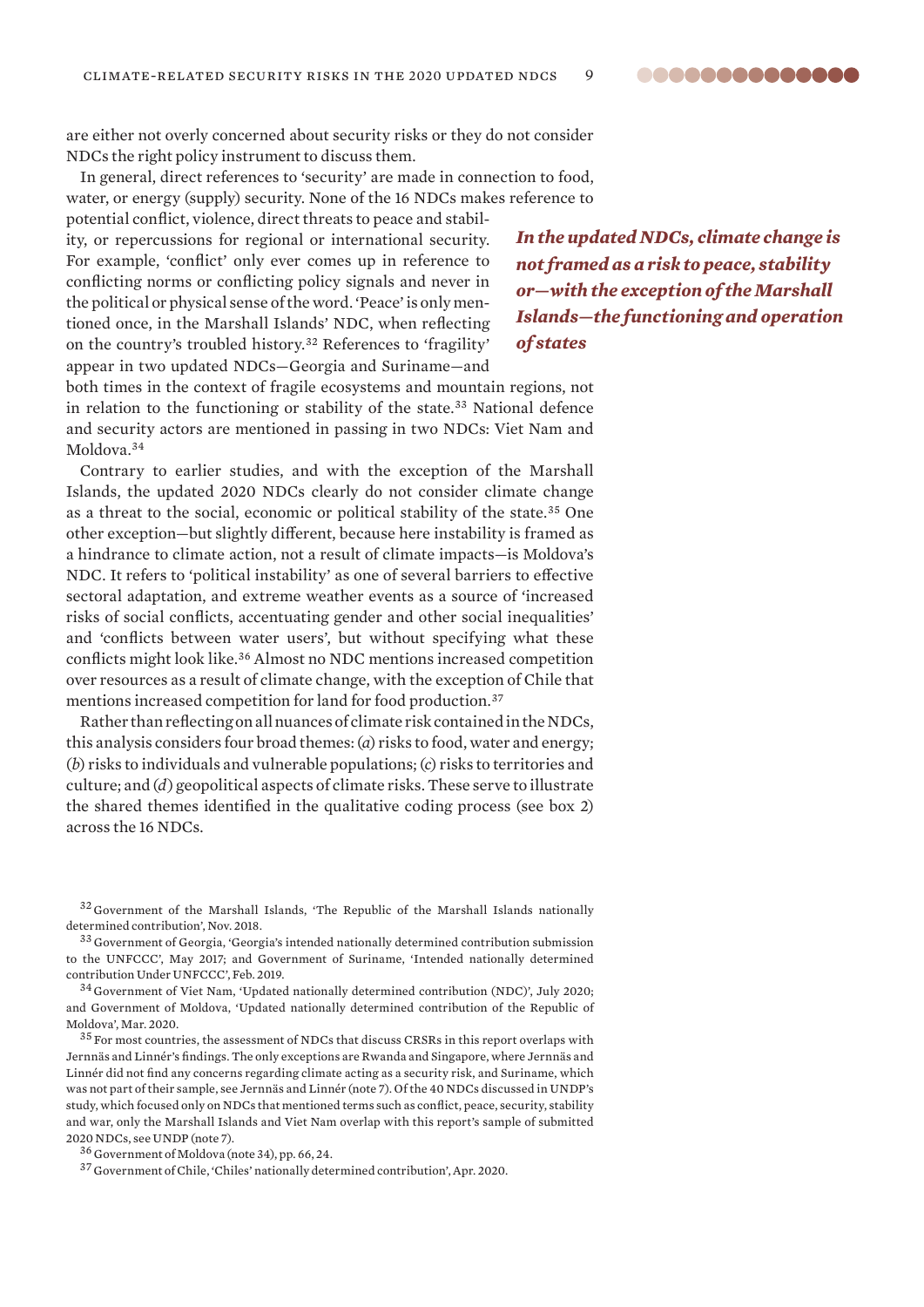### *Risks to food, water and energy security*

The most common security-related concerns voiced in the updated NDCs relate to livelihood security risks and supply chain security risks in relation to food, water and energy (see table 2).<sup>38</sup> Food security is the most common concern and is mentioned in 10 updated NDCs, but in different ways. While some countries are concerned about decreasing domestic food production as a result of decreased productivity, water availability or arable land (Chile, Georgia, the Marshall Islands, Moldova, Rwanda, Suriname and Viet Nam), others see their high dependence on global food supply chains as the source of risk (Norway and Singapore).<sup>39</sup> For example, Viet Nam's NDC claims that 'rice productivity could be reduced by 8% to 15% in 2030 and up to 30% in 2050 . . . accompanied by many threats, such as lack of water for domestic use, saline intrusion, negative effects on the aquaculture and

### *Food security is the most common security-related concern in the updated NDCs*

fishing environments, increased crop diseases, degradation of soil, and the loss of biodiversity and rare genetic resources'.<sup>40</sup> As a contrasting example, Norway's NDC states that 'there is a scarcity of agricultural land in Norway especially suitable for arable crops. Norway's role in global food security in the context of climate change is to adapt to a changing climate,

manage and use these resources sustainably, to secure food supplies while emissions of greenhouse gases are reduced'.<sup>41</sup> While these references to food security demonstrate many countries are concerned about their citizens' wellbeing, none of the updated NDCs discusses food security as a potential source of societal instability or unrest, for instance in the form of food riots.

Water security, often in relation to agriculture, is discussed in 7 of the 16 NDCs (Chile, the Marshall Islands, Moldova, Mongolia, Rwanda, Singapore and Viet Nam), making it the second most prominent concern.<sup>42</sup> Georgia's NDC, for instance, states that 'due to decreased rainfall and enhanced evaporation semi-arid regions in Eastern Georgia are under the threat of desertification'.<sup>43</sup> Other common themes within water security are access to clean and reliable drinking water, and water for ecosystems. For example, the Marshall Islands' NDC states that 'salt water is increasingly seeping into fresh water lenses, creating urgent challenges for the islands'.<sup>44</sup> Suriname discusses water security indirectly and only as an ambition, not a

<sup>38</sup> In some cases, countries refer to water, energy or food security as aspirational goals, not as an issue of immediate concern. In other cases, 'security' is mentioned as a topic, not as a concern or aspiration in the context of the NDC, e.g. Government of Rwanda (note 26), p. 45: 'Over two-thirds of the population engage in agriculture, forestry, and tourism for income and food security'. The paper attempts to differentiate some of these nuances in this section.

<sup>39</sup> Government of Chile (note 37); Government of Georgia (note 33); Government of the Marshall Islands (note 32); Government of Moldova (note 34); Government of Rwanda (note 26); Government of Suriname (note 33); Government of Viet Nam (note 34); Government of Norway (note 29); and Government of Singapore, '[Singapore's update of its First NDC and accompanying information](https://www4.unfccc.int/sites/NDCStaging/Pages/Party.aspx?party=SGP)', Mar. 2020.

<sup>40</sup> Government of Viet Nam (note 34), p. 15.

<sup>41</sup> Government of Norway (note 29), p. 9.

<sup>42</sup> Government of Chile (note 37); Government of the Marshall Islands (note 32); Government of Moldova (note 34); Government of Mongolia, '[Mongolia's nationally determined contribution to the](https://www4.unfccc.int/sites/NDCStaging/Pages/Party.aspx?party=MNG)  [United Nations Framework Convention On Climate Change](https://www4.unfccc.int/sites/NDCStaging/Pages/Party.aspx?party=MNG)', Oct. 2020; Government of Rwanda (note 26); Government of Singapore (note 39); and Government of Viet Nam (note 34).

<sup>43</sup> Government of Georgia (note 33), p. 4.

<sup>44</sup> Government of the Marshall Islands (note 32), p. 7.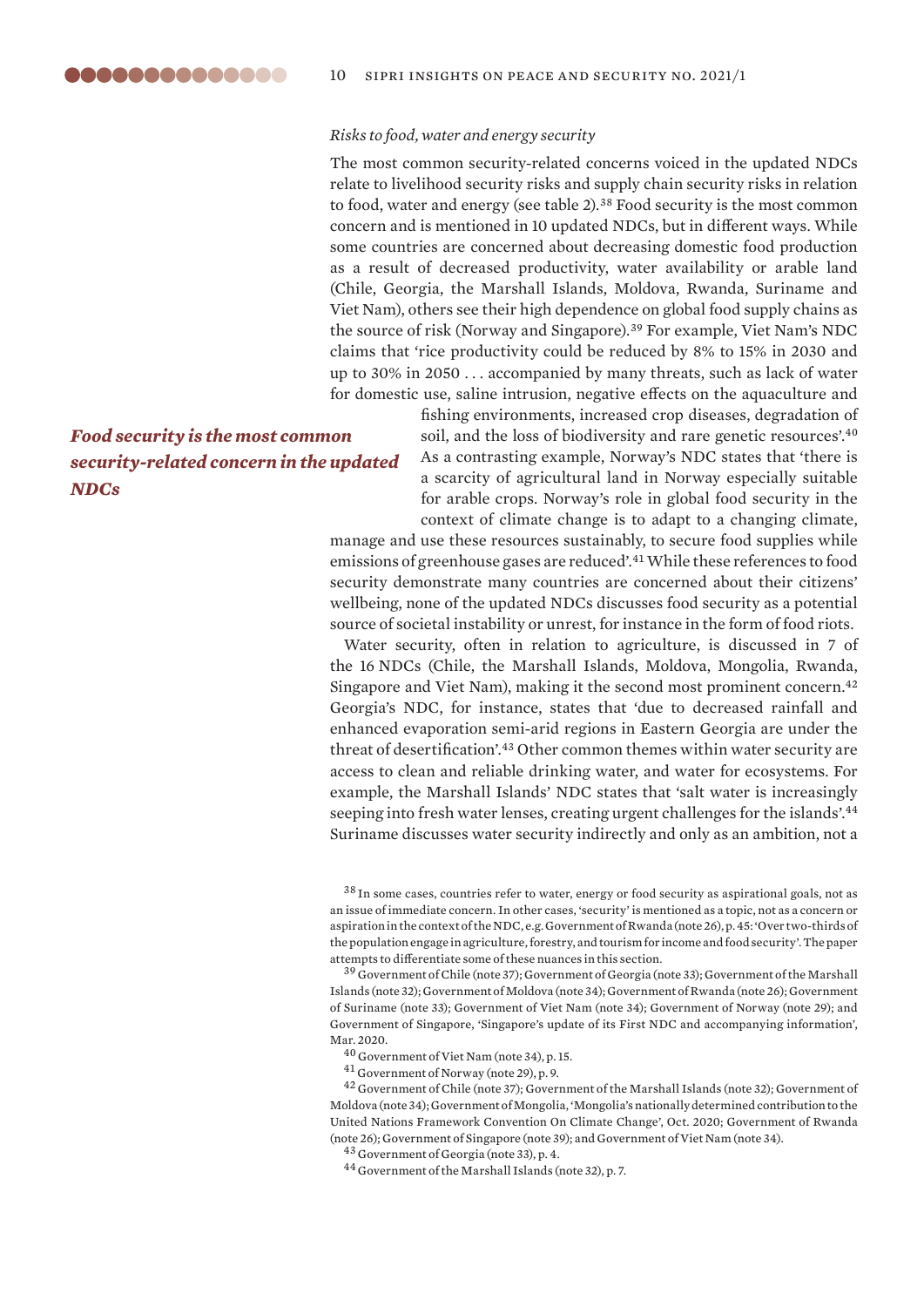problem.<sup>45</sup> As with food security, water security is not linked to a potential increase in violence, conflict or seen as contributing to societal instability.

Energy (supply) security is referenced in seven NDCs. The shared ambition across these NDCs is ensuring the security of supply, yet the cause of concern

is very different. Some NDCs are focused on the impact of climate change on domestic energy production and infrastructure (Moldova and Viet Nam), while others discuss their reliance on energy imports and hence their vulnerability to price volatilities and high geopolitical dependencies (the Marshall Islands, Rwanda and Singapore).<sup>46</sup> For example, the Marshall Islands' NDC states that 'the heavy reliance on

fossil fuel imports represents a highly significant energy security risk. Being at the end of the supply chain due to its remote location, RMI [Republic of the Marshall Islands] is highly susceptible to changes in supply due to geopolitical shocks or fuel price spikes'.<sup>47</sup> Suriname discusses energy security mainly as an ambition, not as an existing risk, as does Andorra's NDC.<sup>48</sup>

In relation to food and energy security it is noteworthy that there is some concern about these risks arising as a result of indirect climate impacts through the interdependence of global markets and global supply chain disruptions. In other words, there is a transboundary climate risk dimension here that will be discussed below (see Geopolitical risks and implications*).*

### *Risks to human health, vulnerable groups and the movement of people*

Human health is referenced as a concern in many of the NDCs (Chile, Georgia, Jamaica, the Marshall Islands, Moldova, Mongolia, Rwanda, Singapore, Suriname and Viet Nam).<sup>49</sup> Specific health risks discussed as a result of climate change include direct harm caused by climate-related disasters, heat stress, water and vector-borne diseases, and mosquito infestations. In some NDCs, there is also a level of concern about the direct impacts on healthcare systems and infrastructure. Sometimes human health concerns are part of a general preamble to climate-related risks (e.g. Georgia and Jamaica), while other NDCs go into greater detail (e.g. the Marshall Islands and Moldova).<sup>50</sup>

The unequal distribution of climate-related risk across societies is referenced in a number of NDCs (Andorra, Chile, Georgia, Viet Nam, Suriname, the Marshall Islands and Moldova).<sup>51</sup> Here, some countries discuss coastal populations at risk from sea level rise (SLR) (Viet Nam, Suriname and the

<sup>49</sup> Government of Chile (note 37); Government of Georgia (note 33); Government of Jamaica (note 31); Government of the Marshall Islands (note 32); Government of Moldova (note 34); Government of Mongolia (note 42); Government of Rwanda (note 26); Government of Singapore (note 39); Government of Suriname (note 33); and Government of Viet Nam (note 34).

<sup>50</sup> Government of Georgia (note 33); Government of Jamaica (note 31); Government of the Marshall Islands (note 32); and Government of Moldova (note 34).

<sup>51</sup> Government of Andorra (note 29); Government of Chile (note 37); Government of Georgia (note 33); Government of Viet Nam (note 34); Government of Suriname (note 33); Government of the Marshall Islands (note 32); and Government of Moldova (note 34).

*In the updated NDCs, food and water security are not linked to a potential increase in violence, conflict or seen as contributing to societal instability*

<sup>45</sup> Government of Suriname (note 33).

<sup>46</sup> Government of Moldova (note 34); Government of Viet Nam (note 34); Government of the Marshall Islands (note 32); Government of Rwanda (note 26); and Government of Singapore (note 39).

<sup>47</sup> Government of the Marshall Islands (note 32), p. 21.

<sup>48</sup> Government of Suriname (note 33); and Government of Andorra (note 29).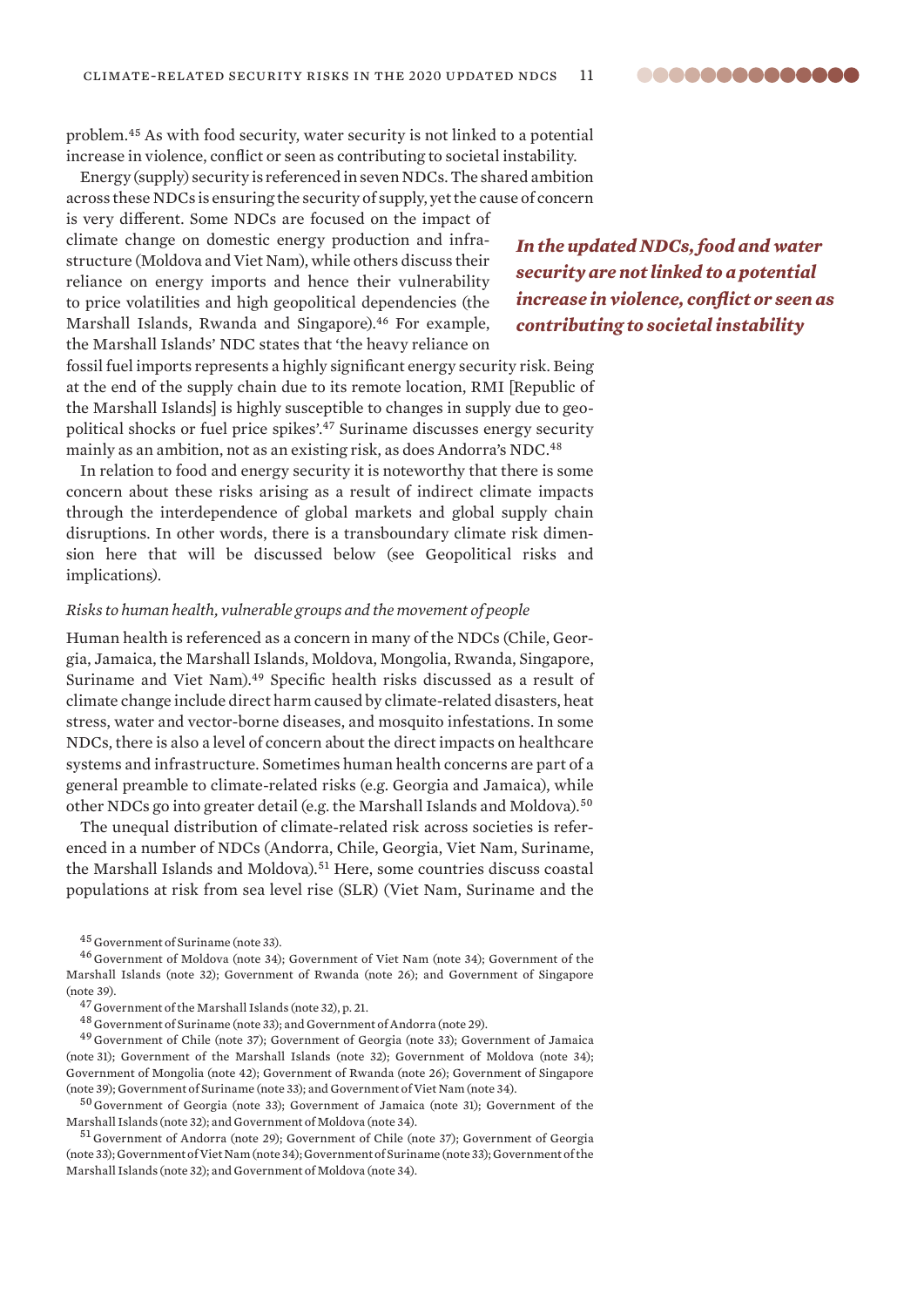| <b>NDC</b>            | Security-related theme |                   |                                |                        |                                        |                                                                        |                   |                         |                      |
|-----------------------|------------------------|-------------------|--------------------------------|------------------------|----------------------------------------|------------------------------------------------------------------------|-------------------|-------------------------|----------------------|
|                       | Food<br>security       | Water<br>security | Energy<br>(supply)<br>security | Human<br>health        | Vulnerable/<br>disadvantaged<br>groups | Movement of<br>people<br>(displacement,<br>migration,<br>resettlement) | Sea level<br>rise | Territorial<br>security | Cultural<br>security |
| Andorra               | $\circ$                | $\circ$           | $\bullet$                      | $\bullet$              | $\bullet$                              | $\bigcirc$                                                             | $\circ$           | $\circ$                 | $\circ$              |
| Chile                 |                        |                   | $\circ$                        |                        |                                        | $\circ$                                                                | $\circ$           | $\circ$                 | $\circ$              |
| Cuba                  | $\circ$                | $\circ$           | $\circ$                        | $\circ$                | $\circ$                                | $\circ$                                                                | $\circ$           | $\circ$                 | $\circ$              |
| Georgia               | $\bullet$              | $\circ$           | $\circ$                        | $\bullet$ $\bullet$    | $\bullet$ $\bullet$                    | $\bullet$ $\bullet$                                                    | $\bigcirc$        | $\circ$                 | $\circ$              |
| Jamaica               | $\bigcirc$             | $\circ$           | $\circ$                        | $\bullet$ <sup>a</sup> | $\circ$                                | $\circ$                                                                |                   | $\circ$                 | $\circ$              |
| Japan                 | $\circ$                | $\circ$           | $\circ$                        | $\circ$                | $\circ$                                | $\circ$                                                                | $\circ$           | $\circ$                 | $\circ$              |
| Korea,<br>North       | $\circ$                | $\circ$           | $\bigcirc$                     | $\circ$                | $\circ$                                | $\bigcirc$                                                             | $\circ$           | $\circ$                 | $\circ$              |
| Marshall<br>Islands   | Т                      |                   |                                |                        |                                        |                                                                        |                   |                         |                      |
| Moldova               |                        |                   |                                |                        |                                        |                                                                        | $\circ$           | $\circ$                 | $\circ$              |
| Mongolia              | $\bullet$              | $\bullet$         | $\circ$                        |                        |                                        | $\circ$                                                                | $\circ$           | $\circ$                 | $\circ$              |
| <b>New</b><br>Zealand | $\circ$                | $\circ$           | $\circ$                        | $\circ$                | $\circ$                                | $\circ$                                                                | $\circ$           | $\circ$                 | $\circ$              |
| Norway                |                        | $\circ$           | $\circ$                        | $\circ$                | $\circ$                                | $\circ$                                                                | $\circ$           | $\circ$                 | $\circ$              |
| Rwanda                |                        |                   |                                |                        | $\circ$                                | $\circ$                                                                | $\bigcirc$        | $\circ$                 | $\circ$              |
| Singapore             |                        |                   |                                |                        | $\circ$                                | $\circ$                                                                |                   | $\blacksquare$          | $\circ$              |
| Suriname              |                        | $\circ$           |                                |                        | $\circ$                                | $\cdot b$                                                              |                   | $\circ$                 | $\circ$              |
| Viet Nam              |                        |                   |                                |                        |                                        |                                                                        |                   | $\circ$                 |                      |

**Table 2.** Security-related themes referred to in the updated 2020 NDCs

NDC = Nationally determined contribution;  $\bullet$  = referred to in passing;  $\bullet$   $\bullet$  = referred to as a central concern;  $\circ$  = not referred to

*<sup>a</sup>* Jamaica mentions health once, but only as part of a longer list of concerns.

*<sup>b</sup>* Suriname states that relocation was considered as an adaptation option in its 2015 NDC, but is no longer in its updated 2020 NDC. *Source*: Authors' own analysis of NDCs from the United Nations Framework Convention on Climate Change Secretariat, [Interim](https://www4.unfccc.int/sites/NDCStaging/Pages/Home.aspx)  [NDC Registry](https://www4.unfccc.int/sites/NDCStaging/Pages/Home.aspx).

> Marshall Islands), in other words, how biophysical factors are shaping the spread of risks to different population groups.<sup>52</sup> Others discuss groups as vulnerable due to their socio-economic situation or various social drivers (Chile, Georgia, the Marshall Islands, Moldova and Viet Nam).<sup>53</sup> Georgia's NDC, for instance, identifies the following vulnerable groups: 'children and youth, women, older persons, persons with disabilities, persons with chronic diseases, internally displaced persons and people displaced as a result of

<sup>52</sup> Government of Viet Nam (note 34); Government of Suriname (note 33); and Government of the Marshall Islands (note 32).

<sup>53</sup> Government of Chile (note 37); Government of Georgia (note 33); Government of the Marshall Islands (note 32); Government of Moldova (note 34); and Government of Viet Nam (note 34).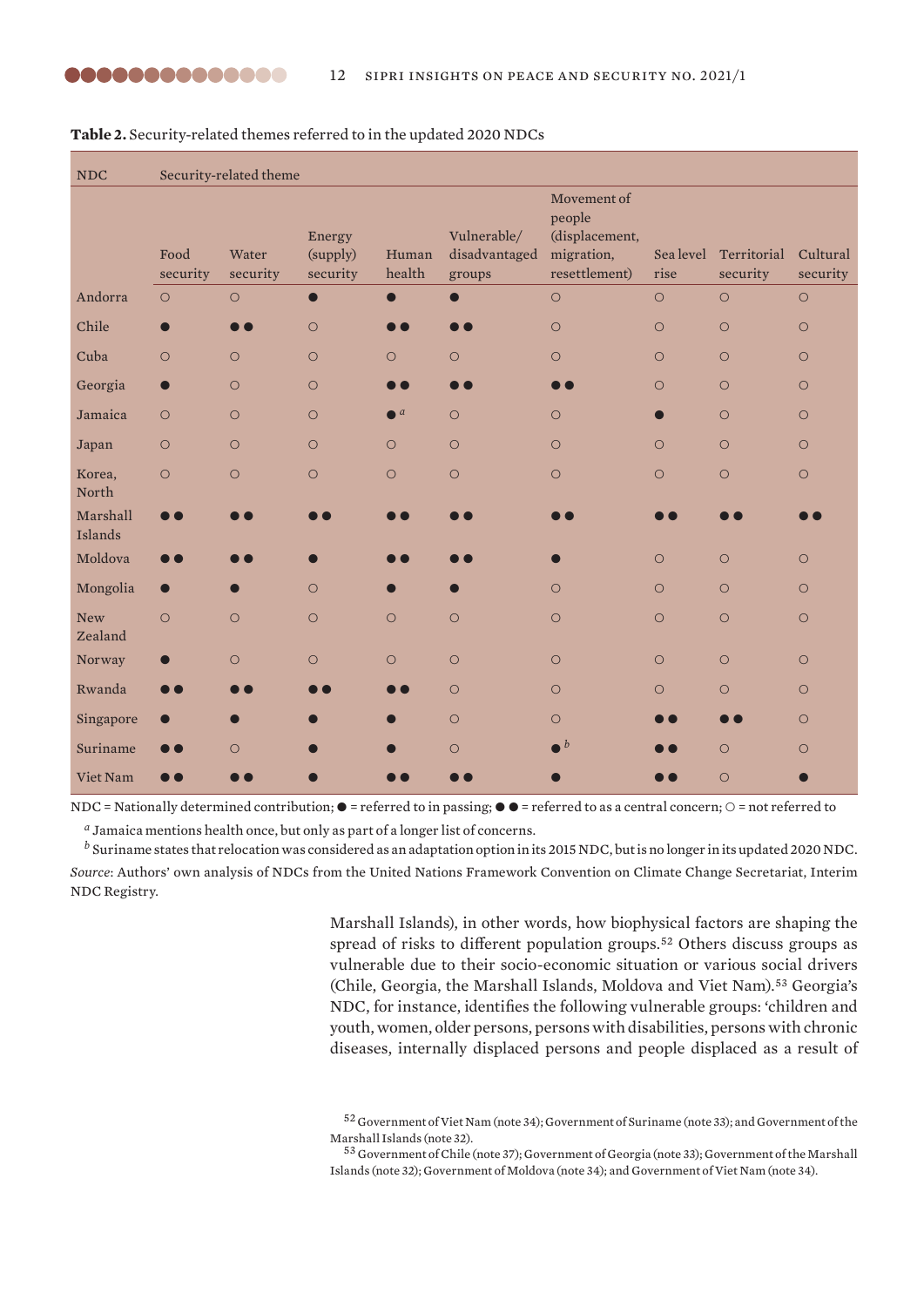disasters caused by climate change or threatened by climate change'.<sup>54</sup> Chile and Viet Nam's NDCs mention indigenous people and ethnic minorities as disproportionally affected.<sup>55</sup> Some NDCs, such as Andorra's, mention vulnerable groups but without providing any specifics.<sup>56</sup>

The climate-related movement of people emerges as a concern in a few NDCs, in relation to people being displaced by disasters (Georgia and the Marshall Islands) and the possible need to relocate populations affected by SLR (the Marshall Islands and Viet Nam).<sup>57</sup> Interestingly, Suriname's updated NDC mentions that relocation was considered as an adaptation measure in its 2015 NDC but is now 'abandoned' as a response measure.<sup>58</sup> Migration is also mentioned once in Moldova's NDC, but not as a concern for human security, rather as something that may impact negatively on the development potential of the shipping sector as people move closer to 'aquatic basins'.<sup>59</sup>

#### *Risks to national territory and culture*

The loss of statehood and sovereignty due to SLR—and, therefore, the risk to territorial security—is referred to as a concern in the NDCs of Singapore and the Marshall Islands.<sup>60</sup> For the Marshall Islands, the risk of SLR is phrased as a potentially existential security risk, impacting 'RMI's claim to its sovereign territory, exclusive economic zone, and the resources within its current boundaries'.<sup>61</sup> As a SIDS, the country sees itself unable to address this challenge alone, arguing that it can only be ameliorated with foreign aid for capacity building and finance. In stark contrast, in Singapore's NDC, this risk is framed as not only manageable but even an opportunity: 'Singapore has . . . developed a national, island-wide plan to protect itself from rising sea levels. Singapore will continue to explore innovative approaches to coastal protection measures ... These various coastal protection measures will not only help overcome the challenges of sea level rise, but also present new exciting opportunities for new green and blue community spaces for Singaporeans'.<sup>62</sup> SLR is also mentioned in the NDCs of Viet Nam and Suriname, but not as a main concern in Suriname, rather as something that efficient planning needs to protect against (as stated above, relocation of low-lying areas, recommended in the first NDC, is no longer a suggestion in the updated version).<sup>63</sup> Inundation of land due to SLR is a major concern for Viet Nam and is discussed as posing a significant risk to major cities, agricultural land and national infrastructure, but it is not seen as threatening national territory.<sup>64</sup> Georgia and Jamaica both briefly discuss SLR.<sup>65</sup>

- <sup>58</sup> Government of Suriname (note 33), p. 25.
- <sup>59</sup> Government of Moldova (note 34), p. 26.
- $^{60}$  Government of Singapore (note 39); and Government of the Marshall Islands (note 32).
- <sup>61</sup> Government of the Marshall Islands (note 32), p. 46.

<sup>54</sup> Government of Georgia (note 33), p. 3.

<sup>55</sup> Government of Chile (note 37); and Government of Viet Nam (note 34).

<sup>56</sup> Government of Andorra (note 29).

<sup>57</sup> Government of Georgia (note 33); Government of the Marshall Islands (note 32); and Government of Viet Nam (note 34).

<sup>62</sup> Government of Singapore (note 39), p. 21.

<sup>63</sup> Government of Viet Nam (note 34); and Government of Suriname (note 33).

<sup>64</sup> Government of Viet Nam (note 34).

<sup>65</sup> Government of Georgia (note 33); and Government of Jamaica (note 31).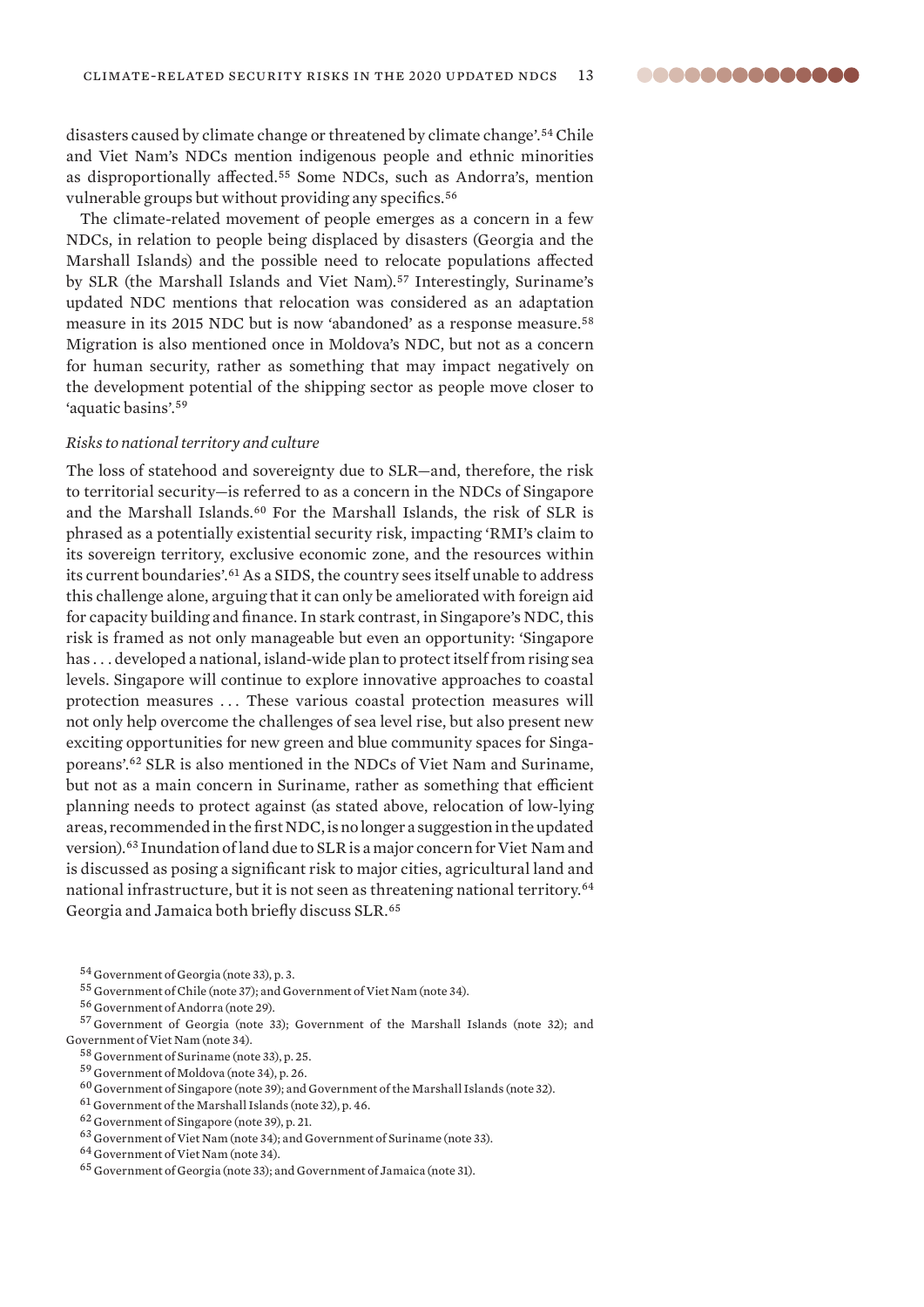Beyond the risk to national territory and material assets, the NDC of the Marshall Islands also discusses climate change as posing a risk to 'cultural security' and, therefore, raises concerns over non-material losses. Specifically, it discusses the potential loss of Marshallese culture and language, and raises questions about the rights of Marshallese migrants once resettled in other countries and the 'natural and inalienable right to continue living and thriving in these islands'.<sup>66</sup> To a lesser degree, Viet Nam's NDC also mentions 'non-economic losses . . . of cultural heritage and local knowledge'.<sup>67</sup> While none of the other updated NDCs discusses adverse impacts on cultural dimensions of human security, the findings from the UNDP's review of first round NDCs suggest that this is a common theme across SIDS, especially those in the Pacific Ocean.<sup>68</sup>

### *Geopolitical risks and implications*

In general, the CRSRs that are discussed in the 16 updated NDCs are largely seen as arising from changes in climate and associated extreme events within the respective country's borders. In other words, countries see direct climate impacts as the main trigger of different (human) security-related risks. Accordingly, the risk assessments that NDCs make are focused on the national effects of climate change, identifying risks arising domestically, and most do not consider risks that may arise from indirect climate impacts elsewhere, including those that cross borders. Only five updated NDCs— Chile, Cuba, Georgia, the Marshall Islands, and Singapore—discuss transboundary climate risk dimensions that arise from outside their borders.<sup>69</sup>

*Most updated NDCs only focus on CRSRs that arise in their own country, they do not consider indirect risks that may cross national borders*

As discussed above, in the case of Singapore and the Marshall Islands, these risks are associated with a high dependency on global supply chains in the context of concerns over food and energy supply security. Singapore's NDC is most explicit about this: 'Singapore is heavily dependent on the global supply chain for its food and energy security. Its economic activity and emissions are also highly sensitive to the volatility of regional

and global developments. These challenges mean that Singapore's climate strategies have to take into account international developments that may adversely affect its economy, and its food and energy security.'<sup>70</sup> In the cases of Cuba and Georgia, some risks are seen as arising from other governments' hostile foreign policies. For example, Cuba's NDC mentions the ongoing economic, commercial and financial blockade and 'hostility from the United States government towards Cuba' as a hindrance to the country's ability to take climate action.<sup>71</sup> Georgia's NDC mentions a 'trade embargo' imposed by Russia as one of several external factors that have impacted on its GHG emissions, but without going into detail.<sup>72</sup> Chile's NDC discusses a more general risk due to its international connections, lamenting that its economy

<sup>66</sup> Government of the Marshall Islands (note 32), p. 47.

<sup>67</sup> Government of Viet Nam (note 34), p.17.

<sup>71</sup> Government of Cuba (note 69), p. 2.

<sup>72</sup> Government of Georgia (note 33), p. 5.

<sup>68</sup> UNDP (note 7).

 $^{69}$  Government of Singapore (note 39); Government of the Marshall Islands (note 32); Government of Georgia (note 33); and Government of Cuba, ['Summary of the First Cuba Updated \(2020–2030\)](https://www4.unfccc.int/sites/NDCStaging/Pages/Party.aspx?party=CUB)', Sep. 2020.

<sup>&</sup>lt;sup>70</sup> Government of Singapore (note 39) p. 15.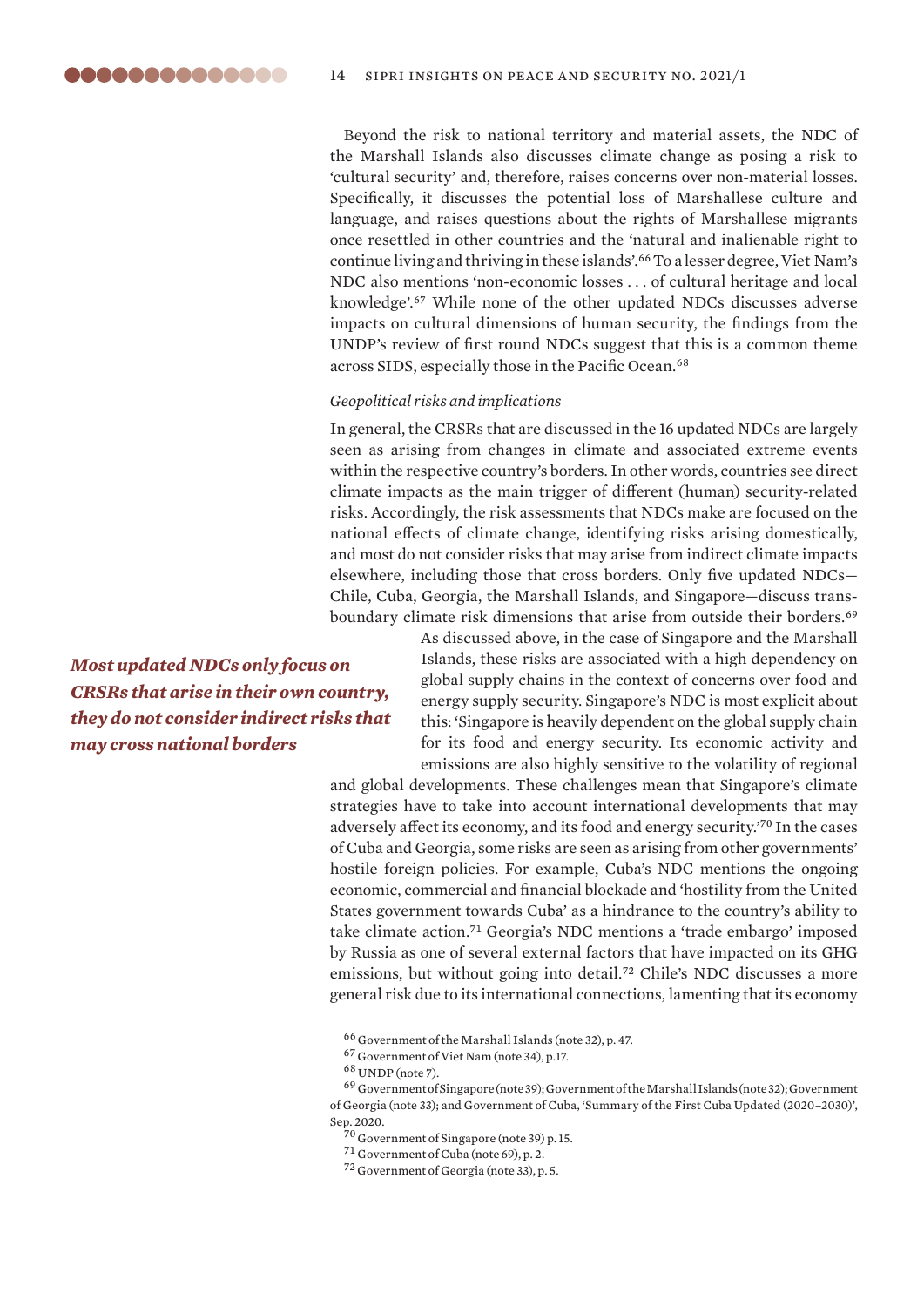8868888888888

<span id="page-14-0"></span>is 'at the mercy of the international market, given its high level of economic integration ... which exposes it to external turmoil'.<sup>73</sup> In contrast to these five NDCs, Norway's NDC is the only one that vaguely alludes to risks imposed by its own actions on others, through its high dependency on food imports.<sup>74</sup>

### **In comparison with the 2015 NDCs**

Not surprisingly, the updated 2020 NDCs differ somewhat from their 2015 predecessors. Except for five NDCs (Cuba, Japan, Mongolia, New Zealand and

North Korea), most countries' second NDCs are significantly longer than their first versions.<sup>75</sup> For instance, Andorra's NDC expanded from 6 to 23 pages and Rwanda's from 24 to 101 pages.<sup>76</sup> However, there is little noticeable change when it comes to the focus on mitigation and adaptation between

*Cumulatively, the updated NDCs have stronger references to CRSRs compared to the 2015 versions*

the different versions from the same country, meaning those countries that did not have a distinct adaptation component in 2015 do not have one in 2020 either. Andorra is the exception, with its updated NDC communicating on adaptation for the first time.<sup>77</sup>

Cumulatively, the updated NDCs have stronger references to CRSRs compared to the 2015 versions. Often, the increase in NDC length overlapped with an increase in detail on the risks to a country's socio-economic development. For example, the updated NDCs from Chile, Moldova and Rwanda, which are considerably longer than their first versions, elaborate in more detail on different risks.<sup>78</sup> A good example is the cost of disasters in Moldova's 2020 NDC, where information about the dangers of climateinduced disasters is supplemented with additional information on the monetary and human costs they generate.<sup>79</sup> One exception to this tendency towards more detail is North Korea, whose updated 2020 NDC does not discuss security concerns in connection to food, water, health and SLR themes that were present in its first and significantly longer NDC.<sup>80</sup>

In some instances, the updated NDCs mention specific CRSRs that were not discussed in the earlier versions. The Marshall Islands is a case in point: while its 2015 NDC does not mention migration risk, the 2020 version raises concerns that SLR and other sudden and slow onset climate impacts might seriously endanger the viability of human settlements on the coast and lead to migratory movements.<sup>81</sup> Another example is Suriname, whose updated NDC raises concerns about food security and risks to human health that

<sup>75</sup> Government of Cuba (note 69); Government of the Democratic People's Republic of Korea (note 27); Government of Japan (note 25); Government of Mongolia (note 42); and Government of New Zealand (note 25).

<sup>76</sup> Government of Andorra (note 29); and Government of Rwanda (note 26).

<sup>77</sup> Government of Andorra (note 29).

<sup>78</sup> Government of Chile (note 37); Government of Moldova (note 34); and Government of Rwanda (note 26).

<sup>79</sup> Government of Moldova (note 34).

<sup>80</sup> Government of the Democratic People's Republic of Korea (note 27); and Government of the Democratic People's Republic of Korea, '[Intended nationally determined contribution of](https://www4.unfccc.int/sites/ndcstaging/PublishedDocuments/Democratic%20People)  [Democratic People's Republic of Korea'](https://www4.unfccc.int/sites/ndcstaging/PublishedDocuments/Democratic%20People), Oct. 2016.

<sup>81</sup> Government of the Marshall Islands (note 32).

<sup>73</sup> Government of Chile (note 37), p. 7.

<sup>74</sup> Government of Norway (note 29).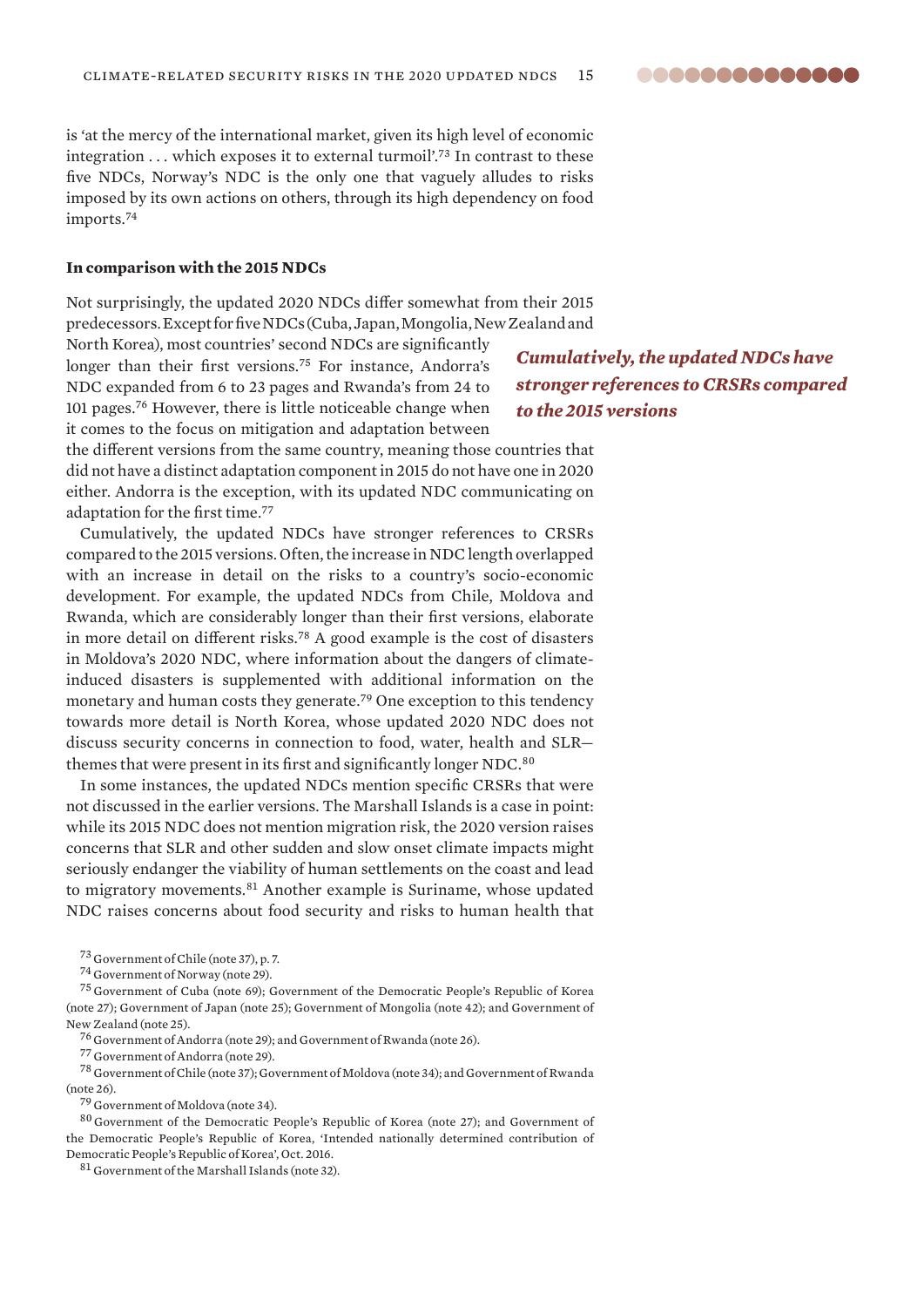<span id="page-15-0"></span>were not present in the earlier version.<sup>82</sup> The same goes for Mongolia's 2020 NDC, which discusses human health, vulnerable groups and water security for the first time.<sup>83</sup>

Among all these changes, however, two things are particularly noteworthy. First, those countries that have a relatively strong focus on CRSRs in their updated NDCs already had this in their first versions. Second, the source of CRSRs discussed in updated NDCs has not expanded from the earlier versions, meaning they continue to focus largely on direct climate risks, arising and impacting domestically. None of the updated NDCs in 2020 discusses risks to regional or international stability.

### IV. Conclusion and ways forward: Thinking climate risk beyond borders

NDCs are important statements by parties to the Paris Agreement that convey how countries view climate risks impacting on their territory and what mitigation and adaptation actions they plan to take in response. This review of the updated NDCs submitted by mid-October 2020 has made several important observations. First, insofar as countries choose to include a

*Other than passing comments in two NDCs, none of the updated NDCs makes reference to climate change exacerbating or generating conflict*

distinct adaptation component in their NDC, most also discuss risks to their socio-economic development. However, climate change is only seen as a risk to security by posing a threat to the wellbeing of a country's citizens and to some degree its economy, but never to social stability, national sovereignty or the functioning of the state (except for the Marshall Islands). Other than passing comments in the NDCs from Moldova and

Chile, this review found no reference to climate change exacerbating or generating conflict. Importantly, other than in the NDCs from the Marshall Islands and Viet Nam, the risks to human security referred to focus entirely on material aspects such as risks to food, water, housing and energy.

Second, this study shows that cumulatively the updated NDCs have stronger references to different aspects of human security (despite no direct mention of the term as such), and that the countries which have a strong focus on such risks in their 2020 NDC already had this embedded in their 2015 version. It is also noteworthy that several NDCs from high-income countries such as Andorra, Japan, Norway and New Zealand do not discuss any risks to socio-economic development or possible human security implications.

Third, the study found that countries largely frame climate-related risks, including those that may carry security implications, through a national lens. In other words, CRSRs are mostly seen as arising domestically from direct climate impacts and only as a problem for the country submitting the NDC. Risks emerging indirectly from climate impacts elsewhere are only discussed in the context of global supply chains (i.e. trade-related transboundary climate risks). Risks emerging through the unintended, adverse consequences of mitigation or adaptation responses (as a form of maladaptation) are not discussed at all. This means that although NDCs are

<sup>83</sup> Government of Mongolia (note 42).

<sup>82</sup> Government of Suriname (note 33).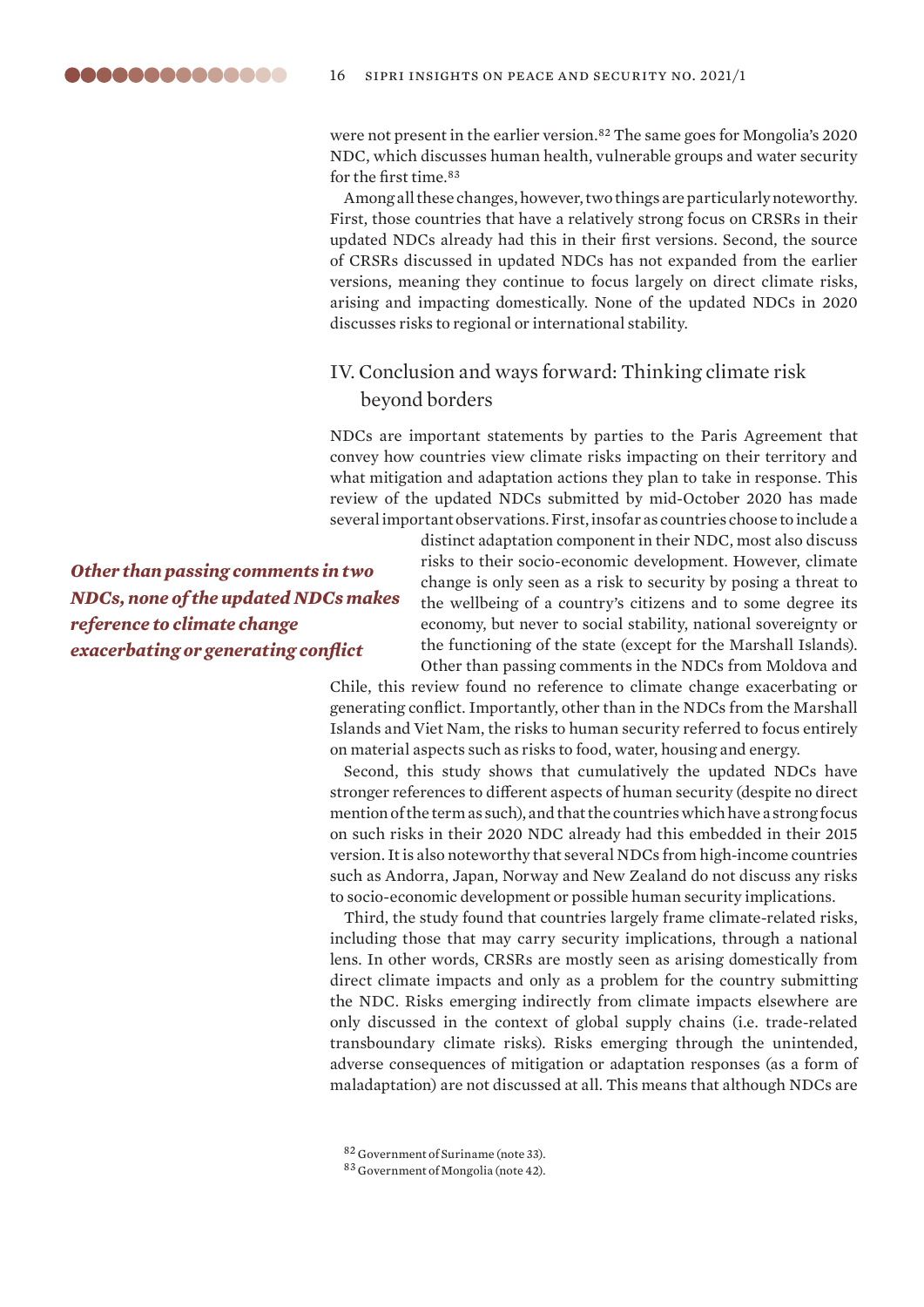paying some attention to CRSRs, they are only looking at a narrow range of sources for potential security risks.

This leads to two important questions: why is there not more discussion of other sources of risks? And should NDCs communicate about CRSRs at all? One reason for the emphasis in our sample of NDCs on human security and domestic sources of risk, and the absence of transboundary climate risks might be due to sample bias: at the time of writing, none of the submitted NDCs was from a conflict-affected or fragile country, or one with existing political tensions linked to transboundary water resources.84 Future submissions from affected countries can be expected to include more CRSR concerns that go beyond this human security and domestic focus.

Another reason is that NDCs are essentially promises about national climate targets, in which parties sketch out the tangible things they can do. As such, CRSRs might not lend themselves easily to that ambition or lie within the area of expertise of the national agencies responsible for preparing NDCs, nor are they explicitly mentioned in the formal UNFCCC guidance on what countries should include in their NDCs. By definition, these *nationally*  determined contributions, and the climate risk assessments they contain, focus on risks arising in national territories. Such a national focus, however, has significant 'blind spots concerning the interaction and amplification of risks and their international dimensions'.<sup>85</sup>

It is also worth noting that those countries which have chosen not to include a discussion of CRSRs in the scope of their updated NDC may well have chosen to do so elsewhere, in other communications under the UNFCCC or in national climate change policy—something that future research may wish to investigate.<sup>86</sup> Regardless, CRSRs and transnational climate risks ought to be considered somewhere in national risk assessments and climate change planning.

There are two important reasons for considering CRSRs in the NDCs: first, if NDCs are understood as 'important guidepost[s] in an ongoing process of global cooperation on climate change', then more awareness of transboundary climate-related security risks might be expected, as well as an emphasis on international cooperation.<sup>87</sup> Second, in order to make progress in the 'global goal on adaptation' set out in the Paris Agreement, NDCs must consider how the security of individuals, communities, states, regions and the international community is impacted by different climate-related risks, and how these might be addressed.88 This is not only relevant for particu-

<sup>84</sup> For instance, of the counties ranked as the 30 most fragile states in the world, none has submitted an updated NDC yet; see Fund for Peace, ['Fragile States Index 2020'](https://fragilestatesindex.org/data/), 2020. Two of the countries examined here, Viet Nam and Georgia, do have shared water bodies with neighbouring countries (Mekong River and Kula River, respectively) that have some political tensions linked to their use. However, these tensions do not rise to the level of open conflict and were not mentioned as a concern in the NDCs.

<sup>85</sup>Challinor, A. J., Adger N. W., and Benton, T. G., '[Climate risks across borders and scales](https://doi.org/10.1038/nclimate3380)', *Nature Climate Change*, vol. 7, no. 9 (Sep. 2017), p. 621.

<sup>86</sup> Several European countries, for instance, have begun to undertake transboundary climate risk assessments; see Adams, K. M. et al., ['Climate-resilient trade and production: The transboundary](https://www.sei.org/publications/climate-resilient-trade-production-transboundary-eu/)  [effects of climate change and their implications for EU member states'](https://www.sei.org/publications/climate-resilient-trade-production-transboundary-eu/), Adaptation Without Borders Policy Brief no. 1, Aug. 2020.

<sup>87</sup> Mills-Novoa and Liverman (note 9), p. 11.

<sup>88</sup> Paris Agreement under the UNFCCC (note 1), Article 7.1; and Atteridge, A. and Remling, E., 'Is adaptation reducing vulnerability or redistributing it?', WIREs Climate Change, vol. 9, no. 1 (Jan.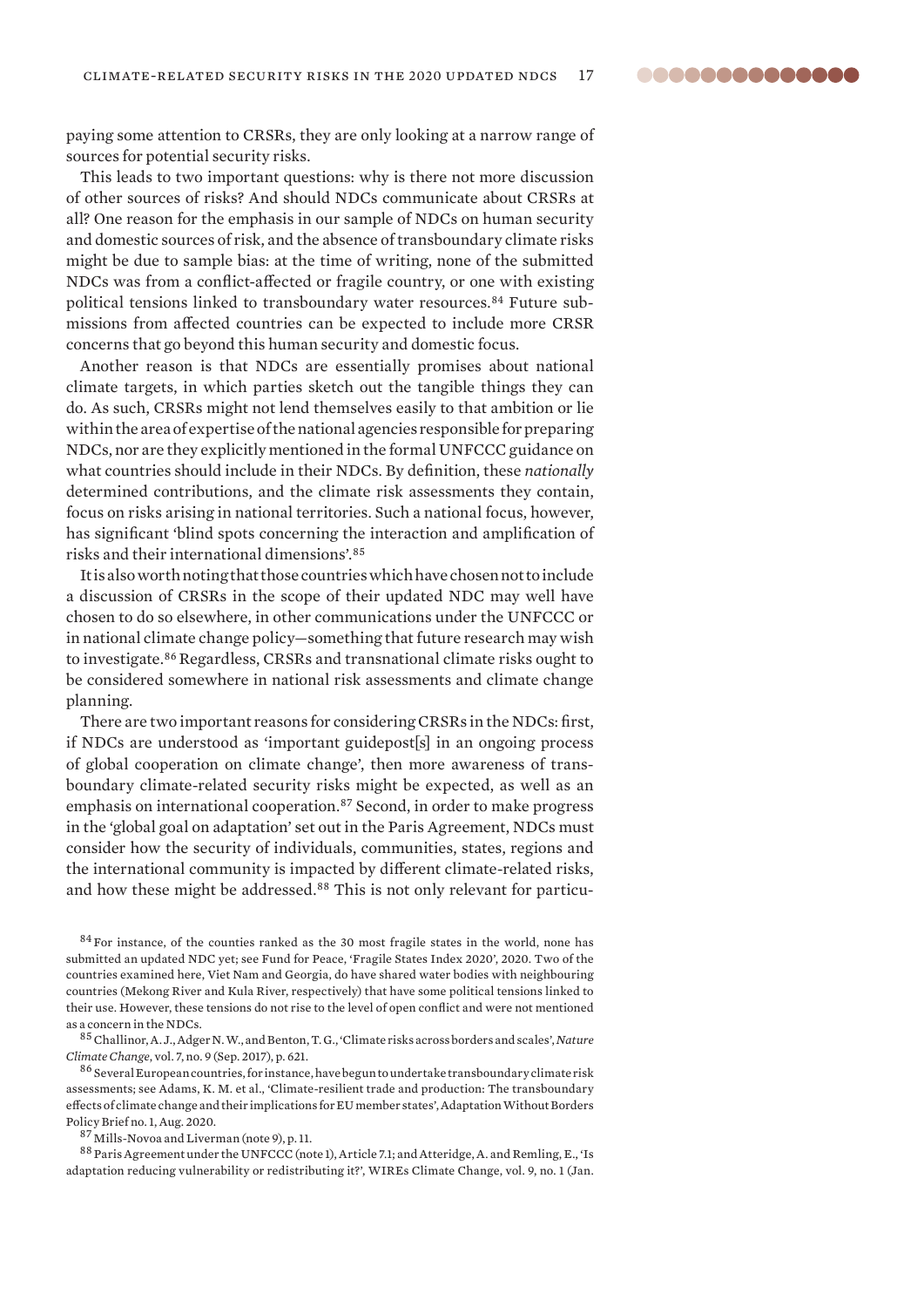larly vulnerable or fragile countries. As reflected in Singapore's NDC, highincome countries are often highly exposed to indirect climate risks, through a high dependence on global supply chains.

Suggesting that NDCs take into account CRSRs more explicitly is not to call for a 'securitization' of climate change, or a 'militarization' as sometimes feared, but to encourage governments and policymakers to consider the multifaceted and transboundary CRSRs they face when preparing their submissions.<sup>89</sup> It is to make them think more comprehensively about the sources of risks they are likely to face, and the risks their country may pose to others. While many of the updated 2020 NDCs do pay attention to different human security risks from climate change, this needs to be developed further in the context of climate mitigation and adaptation. In light of an increasing concern for maladaptation, parties to the Paris Agreement need to take account of the multifaceted character of climate risks by integrating the assessment of indirect and transboundary climate risks and the potential for adverse effects of climate action into their national-level risk assessments.

2018), e500 .

<sup>89</sup> Oels, A., ['From "securitization" of climate change to "climatization" of the security field:](https://doi.org/10.1007/978-3-642-28626-1_9)  [Comparing three theoretical perspectives](https://doi.org/10.1007/978-3-642-28626-1_9)', eds Scheffran, J. et al., *Climate Change, Human Security and Violent Conflict: Challenges for Societal Stability* (Heidelberg: Springer, 2012), pp. 185–205.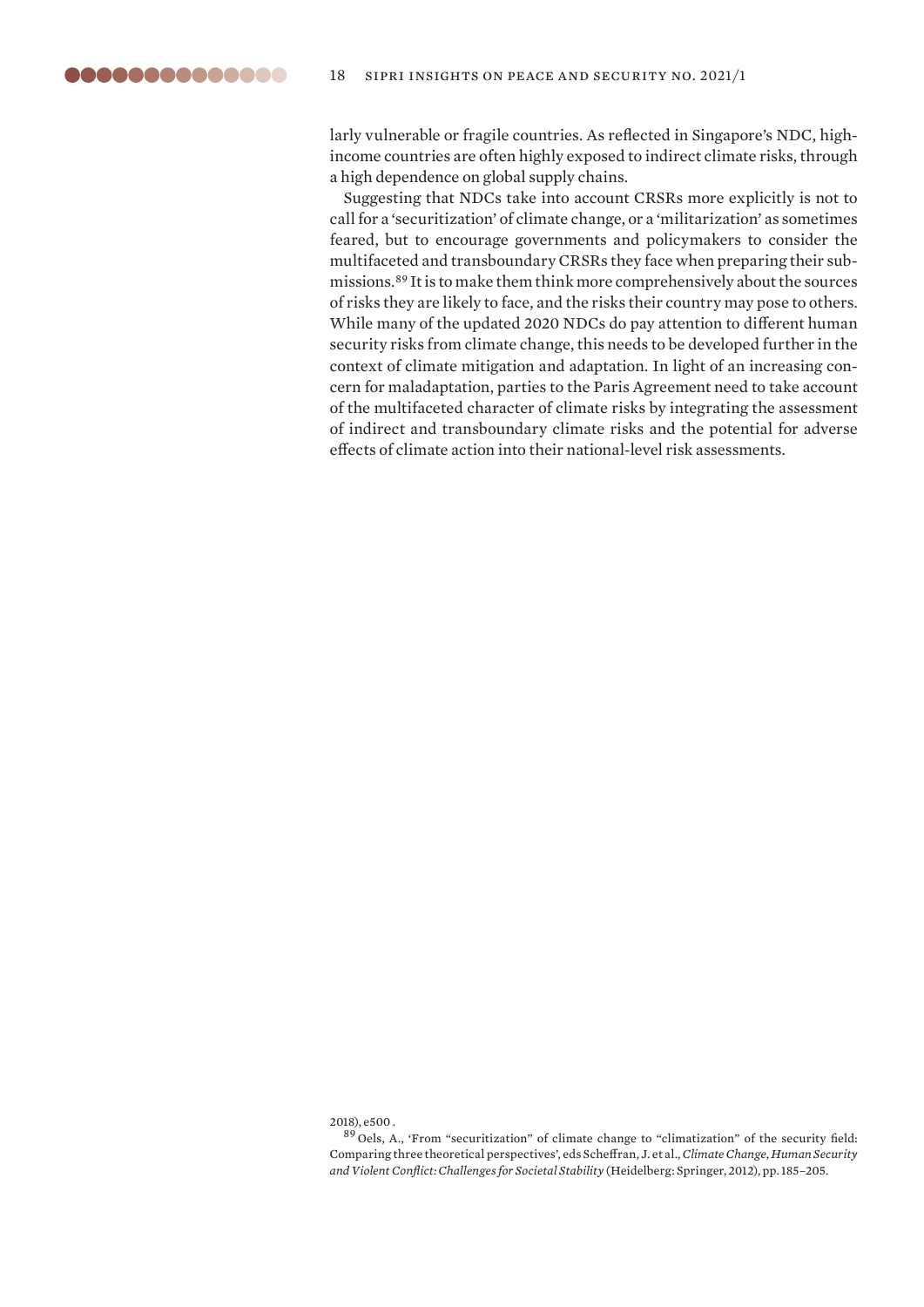

|                             | Income group <sup><math>a</math></sup> | <b>NDC</b> version | Date submitted to the<br><b>UNFCCC Secretariat</b> | Page length    | Contains<br>adaptation and/or<br>mitigation |
|-----------------------------|----------------------------------------|--------------------|----------------------------------------------------|----------------|---------------------------------------------|
| Country<br><b>2020 NDCs</b> |                                        |                    |                                                    |                |                                             |
| Andorra                     | High                                   | Updated            | <b>May 2020</b>                                    | 23             | <b>Both</b>                                 |
| Chile                       | High                                   | Updated            | April 2020                                         | 95             | <b>Both</b>                                 |
| Cuba                        | Upper-middle                           | Updated            | September 2020                                     | $\overline{5}$ | <b>Both</b>                                 |
| Georgia                     | Upper-middle                           | Updated            | June 2020                                          | 12             | <b>Both</b>                                 |
| Jamaica                     | Upper-middle                           | Updated            | <b>July 2020</b>                                   | 11             | Both                                        |
| Japan                       | High                                   | Updated            | March 2020                                         | $\overline{2}$ | Mitigation                                  |
| Korea, North                | Low                                    | Updated            | September 2019                                     | $\overline{2}$ | <b>Both</b>                                 |
| Marshall Islands            | Upper-middle                           | Second             | November 2018                                      | 75             | <b>Both</b>                                 |
| Moldova                     | Lower-middle                           | Updated            | March 2020                                         | 74             | <b>Both</b>                                 |
| Mongolia                    | Lower-middle                           | Updated            | October 2020                                       | 8              | Both                                        |
| New Zealand                 | High                                   | Updated            | April 2020                                         | $\overline{2}$ | Mitigation                                  |
| Norway                      | High                                   | Updated            | February 2020                                      | 16             | Mitigation                                  |
| Rwanda                      | Low                                    | Updated            | <b>May 2020</b>                                    | 101            | <b>Both</b>                                 |
| Singapore                   | High                                   | Updated            | February 2020                                      | 25             | <b>Both</b>                                 |
| Suriname                    | Upper-middle                           | Second             | September 2020                                     | 43             | Both                                        |
| Viet Nam                    | Lower-middle                           | Updated            | <b>July 2020</b>                                   | 41             | Both                                        |
| <b>2015 NDCs</b>            |                                        |                    |                                                    |                |                                             |
| Andorra                     | High                                   | First              | <b>March 2017</b>                                  | 6              | Mitigation                                  |
| Chile                       | High                                   | First              | September 2015                                     | 32             | <b>Both</b>                                 |
| Cuba                        | Upper-middle                           | First              | November 2015                                      | 20             | <b>Both</b>                                 |
| Georgia                     | Upper-middle                           | First              | September 2015                                     | 8              | <b>Both</b>                                 |
| Jamaica                     | Upper-middle                           | First              | November 2015                                      | 9              | Both                                        |
| Japan                       | High                                   | First              | <b>July 2015</b>                                   | 17             | Mitigation                                  |
| Korea, North                | Low                                    | First              | October 2016                                       | 14             | Both                                        |
| Marshall Islands            | Upper-middle                           | First              | <b>July 2015</b>                                   | 10             | Both                                        |
| Moldova                     | Lower-middle                           | First              | September 2015                                     | 30             | Both                                        |
| Mongolia                    | Lower-middle                           | First              | September 2016                                     | 10             | Both                                        |
| New Zealand                 | High                                   | First              | November 2015                                      | 3              | Mitigation                                  |
| Norway                      | High                                   | First              | March 2015                                         | 6              | Mitigation                                  |
| Rwanda                      | Low                                    | First              | December 2015                                      | 24             | Both                                        |
| Singapore                   | High                                   | First              | <b>July 2015</b>                                   | $\overline{7}$ | Both                                        |
| Suriname                    | Upper-middle                           | First              | September 2015                                     | 12             | Both                                        |
| Viet Nam                    | Lower-middle                           | First              | September 2015                                     | $11\,$         | Both                                        |

### **Annex A.** Overview of the analysed NDCs, 2020 and 2015

NDC = Nationally determined contribution; UNFCCC = United Nations Framework Convention on Climate Change *<sup>a</sup>* World Bank Group, '[World Bank Country and Lending Groups](https://datahelpdesk.worldbank.org/knowledgebase/articles/906519-world-bank-country-and-lending-groups)', 2021 fiscal year.

*Source*: Authors' own compilation from the United Nations Framework Convention on Climate Change Secretariat, [Interim NDC](https://www4.unfccc.int/sites/NDCStaging/Pages/Home.aspx)  [Registry.](https://www4.unfccc.int/sites/NDCStaging/Pages/Home.aspx)